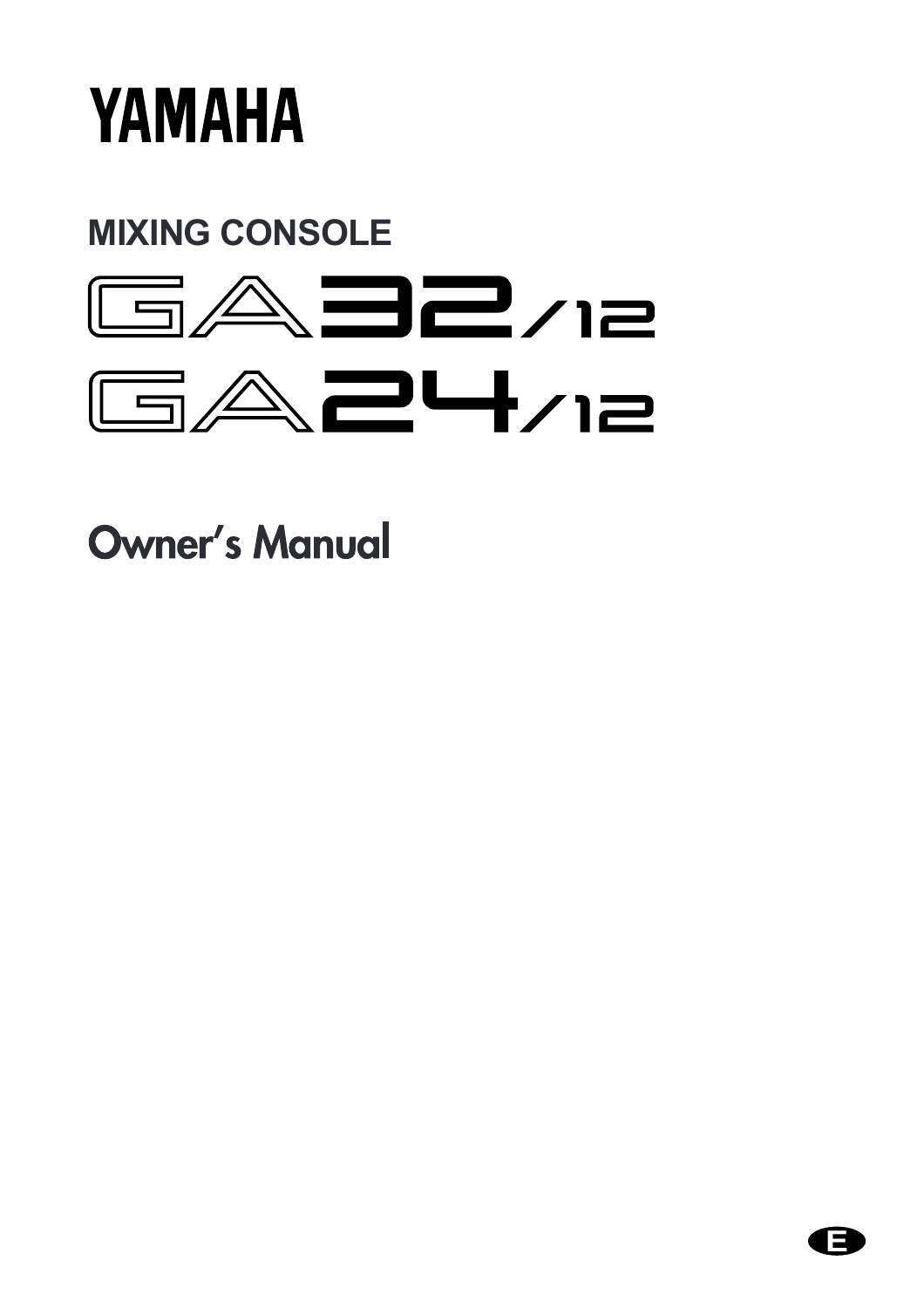# **Precautions**

**1. Avoid excessive heat, humidity, dust and vibration**

Keep the unit away from locations where it is likely to be exposed to high temperatures or humidity — such as near radiators, stoves, etc. Also avoid locations which are subject to excessive dust accumulation or vibration which could cause mechanical damage.

### **2. Ventilation**

The unit has ventilation slots on the top, rear and bottom panels. Do not block these vents.

#### **3. Avoid physical shocks**

Strong physical shocks to the unit can cause damage. Handle it with care.

**4. Do not open the case or attempt repairs or modifications yourself**

This product contains no user-serviceable parts. Refer all maintenance to qualified Yamaha service personnel. Opening the case and/or tampering with the internal circuitry voids the warranty.

**5. Always power off before making connections**

Always turn the power OFF before connecting or disconnecting cables. This is important to prevent damage to the unit itself as well as other connected equipment.

#### **IMPORTANT NOTICE FOR THE UNITED KINGDOM**

#### **Connecting the Plug and Cord**

WARNING: THIS APPARATUS MUST BE EARTHED

IMPORTANT: The wires in this mains lead are coloured in accordance with the following code:

 GREEN-AND-YELLOW : EARTH BLUE : NEUTRAL BROWN **: LIVE** 

As the colours of the wires in the mains lead of this apparatus may not correspond with the coloured markings identifying the terminals in your plug, proceed as follows:

The wire which is coloured GREEN and YELLOW must be connected to the terminal in the plug which is marked by the letter E or by the safety earth symbol or coloured GREEN and YELLOW.

The wire which is coloured BLUE must be connected to the terminal which is marked with the letter N or coloured BLACK.

The wire which is coloured BROWN must be connected to the terminal which is marked with the letter L or coloured RED.

\* This applies only to products distributed by YAMAHA KEMBLE MUSIC (U.K.) LTD.

#### **6. Handle cables carefully**

Always plug and unplug cables — including the AC power cord — by gripping the connector, not the cord.

- **7. Clean with a soft dry cloth** Never use solvents such as benzine or thinner to clean the unit. Wipe clean with a soft, dry cloth.
- **8. Always use the correct power supply** Make sure that the power supply voltage specified on the rear panel matches your local AC mains supply. Also make sure that the AC mains supply can deliver more than enough current to handle all equipment used in your system.

# **Contents**

| C-R MONI (Control room monitor) section |  |
|-----------------------------------------|--|
| PHONES (headphones) section 12          |  |
|                                         |  |
|                                         |  |
|                                         |  |
|                                         |  |
|                                         |  |
| GA Diversity Function 19                |  |
|                                         |  |
| Setting the GA Diversity function 19    |  |
|                                         |  |
|                                         |  |
|                                         |  |
|                                         |  |
|                                         |  |
|                                         |  |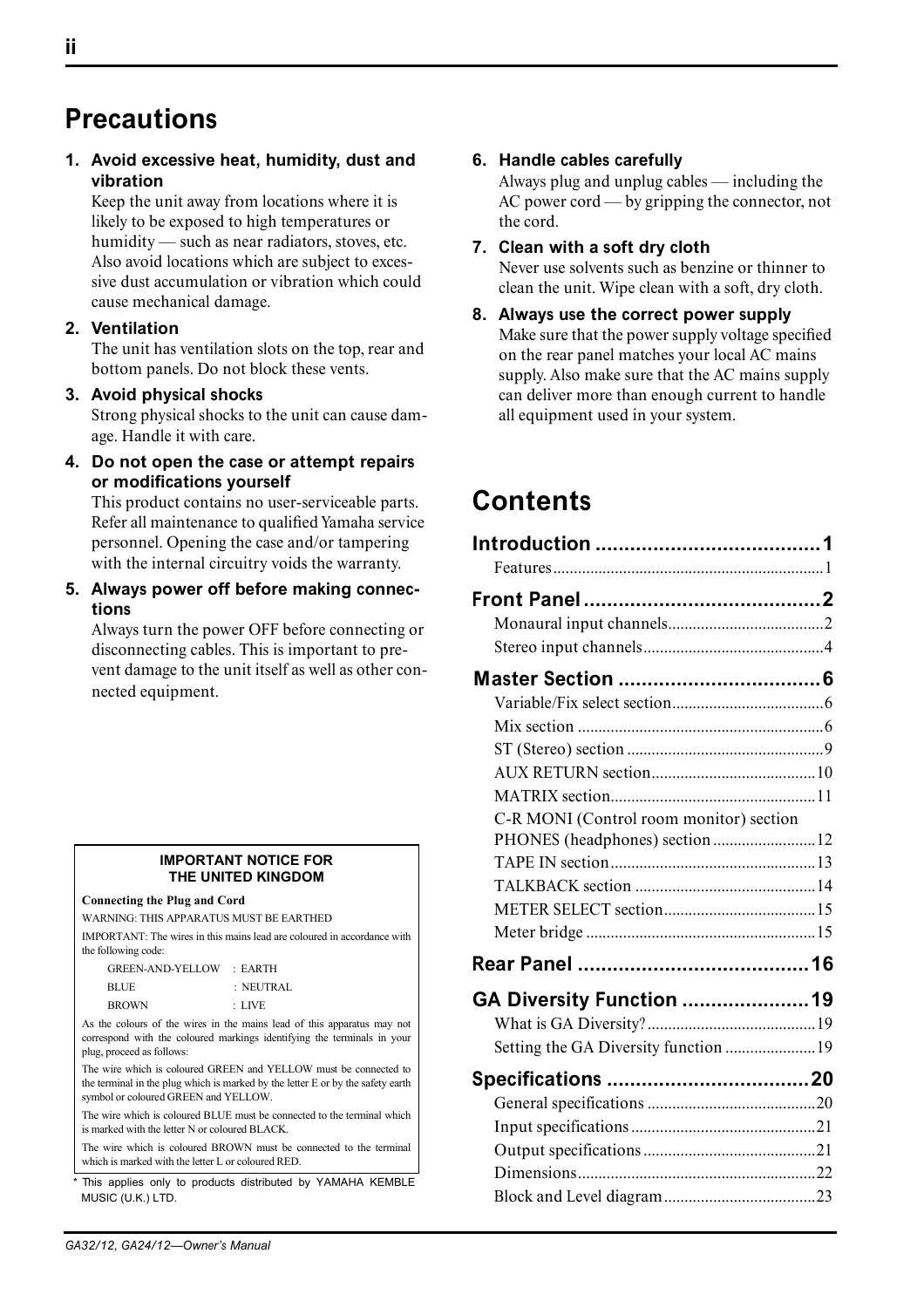# **Introduction**

Thank you for choosing the Yamaha GA32/12 or GA24/12 mixing console. Please read this manual thoroughly to take best advantage of the console and extend its useful life.

# **Notes:**

This manual has been written on the assumption that you already understand the basic operation and technical terminology of mixing consoles.

Descriptions of GA24/12 specifications appear in brackets  $({})$  if they differ from the GA32/12.

# **Features**

- The GA32/12 provides 28 monaural and 2 stereo input modules {the GA24/12 provides 20 monaural and 2 stereo input modules}. The output channels comprise stereo outputs, 10 mix outputs, and two matrix outputs, and support a wide range of applications, from SR (sound reinforcement) to facility acoustics.
- Each monaural input channel offers a 26 dB pad, HPF, phase switch, 4-band EQ (HI-MID and LO-MID frequencies are variable), and a 100 mmlong full-stroke fader. Also, phantom power can be turned on and off for every group of four inputs.
- Four stereo AUX returns and TAPE IN jacks are provided as standard.
- The master section of the console is located in the center area of the unit, facilitating operation.
- The master section provides output channels for MIX buses 1–10, with EQs and 100 mm-long faders.
- Each input channel and four stereo AUX returns include a PFL switch, and stereo bus, MIX buses 1–10, and Matrix 1–2 has an AFL switch, enabling you to monitor the input/output sources quickly.
- Using the GA Diversity function enables you to set MIX buses 1–4 to Variable mode or Fix mode individually. In Variable mode, you can change the level of the signals sent out from the input channels. This routing can be used as a conventional AUX bus. In Fix mode, the level of the signals sent out from the input channels is fixed.

This routing can be used as a conventional group bus. In this way, you can configure the bus for a specific purpose.

- The console has two independent matrixes. You can mix MIX buses 1–4 and the stereo bus individually at the levels you desire and output them from the MATRIX OUT 1–2 jacks. This routing can be used as a mix for the foldback or for individual speakers and amplifiers.
- The INSERT I/O jacks are provided for all monaural input channels, the stereo bus, and MIX buses 1–4. You can insert an external effect processor, if necessary.
- Talkback signals can be sent to any of MIX buses 1–4, MIX buses 5–10, and the stereo bus.
- C-R monitor output enables you to select PFL/ AFL or TAPE IN as a monitoring source.
- The console's sturdy finish and rugged design assure its durability even under severe conditions and rough on-site usage.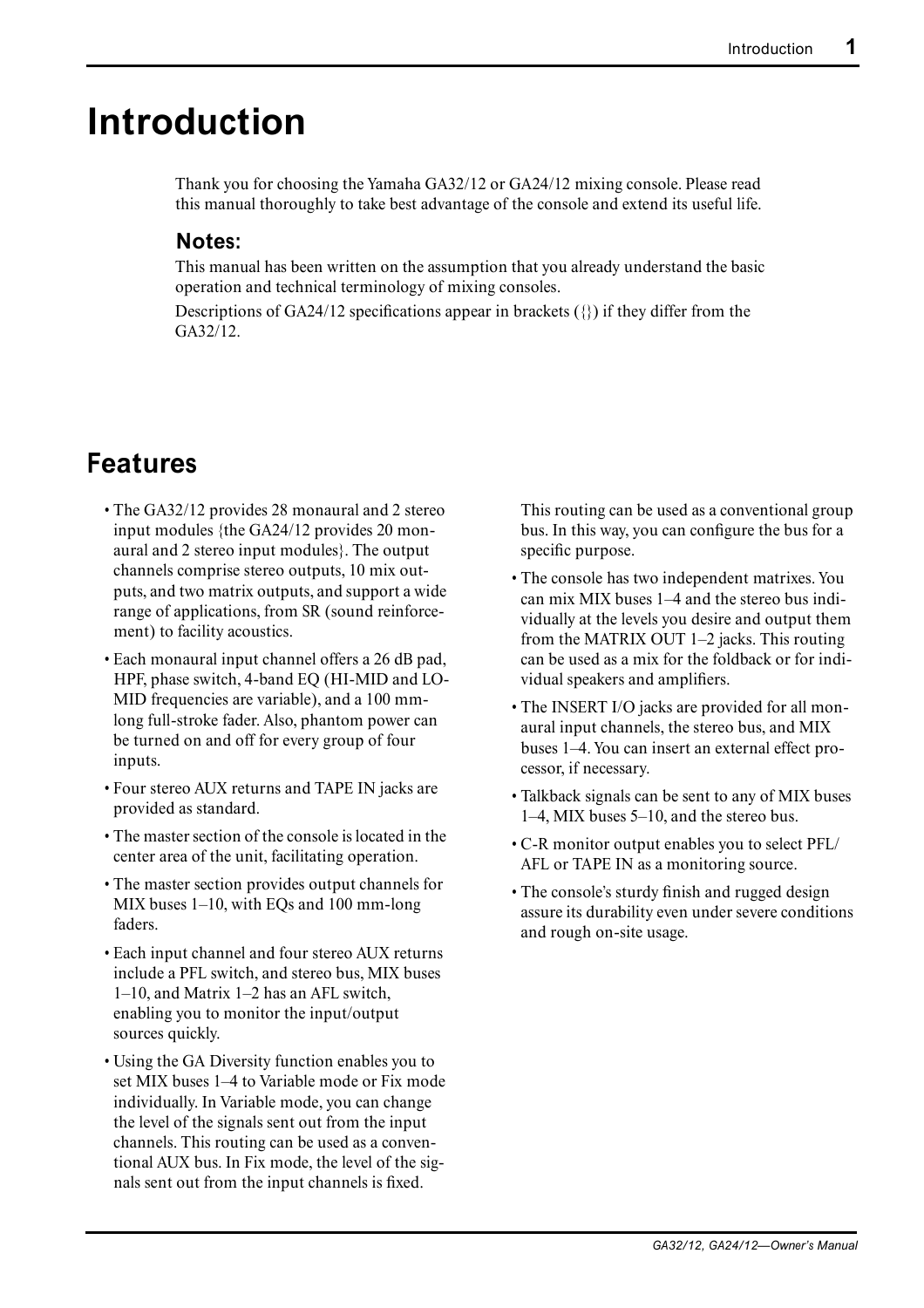# **Front Panel**



# **Monaural input channels**

The GA32/12 {GA24/12} has 28 {20} monaural input channels. They are located on both sides of the master section and feature the same specifications.

# A **Pad switch**

This switch is used to attenuate input signals by 26 dB. Press down the switch to turn the pad on.

# B **GAIN control**

This control knob is used to adjust input sensitivity. The adjustable range is –16 dB to –60 dB when the pad switch 1 is turned off, and  $+10$  dB to –34 dB when the pad switch is turned on.

# C **Ø (Phase) switch**

This switch reverses the phase of input signals. Press down this switch to reverse the phase.

# D **High pass filter switch**

This high pass filter is used to cut the frequency range below 80 Hz with a slope of 12 dB/ oct. Press down the switch to turn the high pass filter on.

# E **PEAK indicator**

This indicator lights up when the level of signals that pass the EQ reaches 3 dB below the clipping level.

# F **EQ controls (HIGH/HI-MID/LO-MID/LOW)**

This 4-band equalizer provides  $\pm 15$  dB of cut and boost over each range, with the center frequencies and types shown in the following table. The frequencies for HI-MID and LO-MID are variable.

| <b>Band</b> | <b>Center frequencies</b> | Type                 |
|-------------|---------------------------|----------------------|
| <b>HIGH</b> | $10$ kHz                  | shelving             |
| HI-MID      | 400 Hz-8 kHz              | peaking (parametric) |
| LO-MID      | 80 Hz-1.6 kHz             | peaking (parametric) |
| LOW         | $100$ Hz                  | shelving             |

# G **EQ switch**

This switch is used to turn equalization on and off. Press down the switch to turn equalization on.

# H **M1–M4 mix level controls**

These controls are used to route the post fader signals from the input channel to MIX buses 1–4.

*Note:* When you press down the M1–M4 switches to the FIX position in the Variable/ Fix select section (see page 6), the output level of the signals routed to the MIX buses will be fixed and the corresponding M1–M4 mix level controls will be disabled.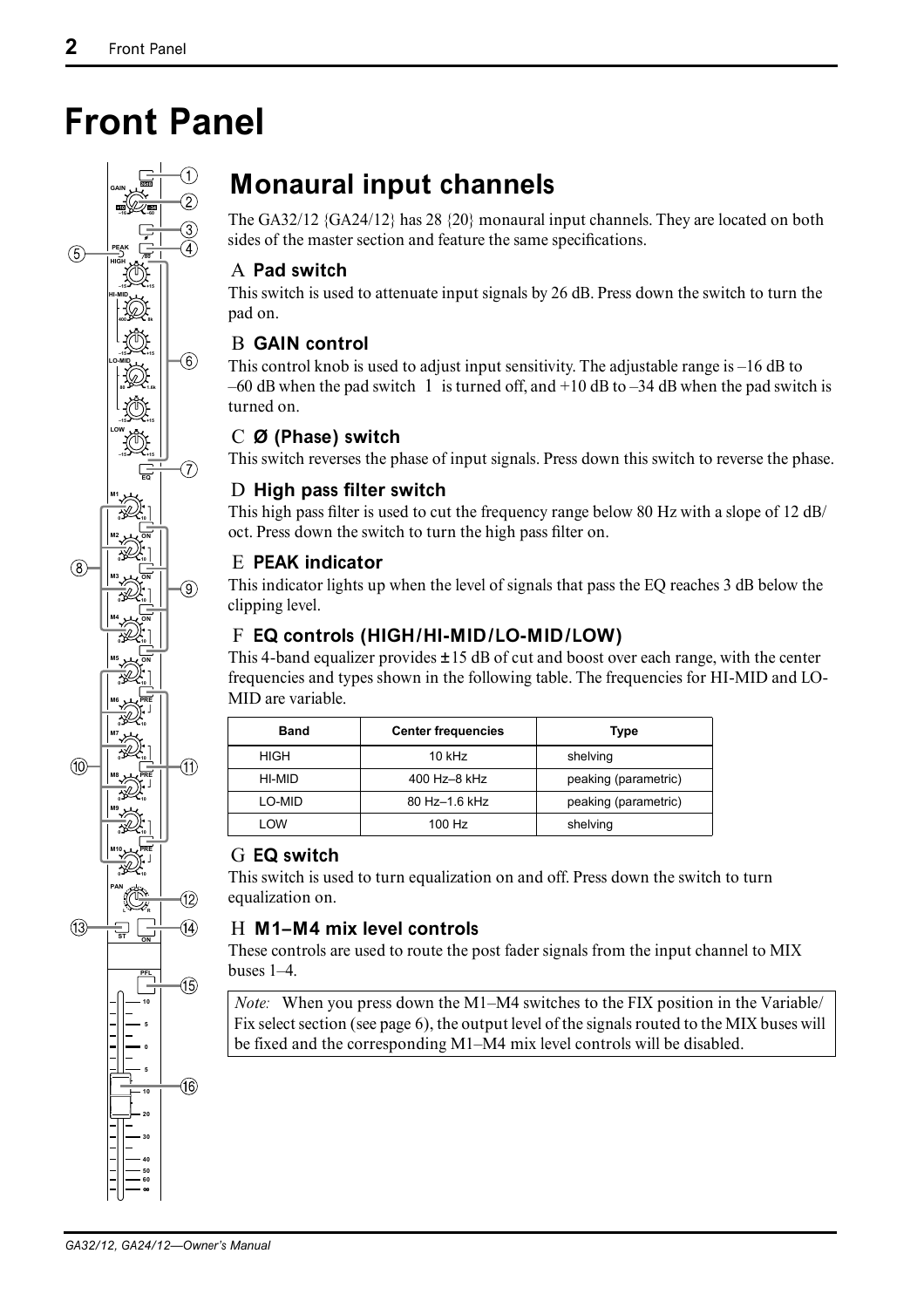### I **ON switches**

These switches are used to turn on and off the signals routed from the input channel to MIX buses 1–4.

*Note:* When these switches are set to off, no signals will be sent from the input channel to the corresponding MIX buses regardless of the setting of the switches in the Variable/Fix select section (see page 6).

#### J **M5–M10 mix level controls**

These controls route the input channel signals to MIX buses  $5-10$ . Use the PRE switches K to select pre- or post-fader.

#### K **PRE switches**

These switches are used to select pre- or post-fader for signals sent from the input channel to MIX buses 5–10. Each switch is effective for one pair of MIX buses: 5/6, 7/8, or 9/10.When you turn these switches on, the pre-fader signals will be sent to the corresponding MIX bus pair.

#### L **PAN control**

This control is used to set the stereo image of signals sent from the input channel to the ST (stereo) buses.

### M **ST (Stereo) switch**

When you turn this switch on, input channel signals are sent to the ST buses.

#### N **ON switch**

This switch is used to turn on and off the corresponding input channel module. When this switch is turned off, no signals are sent from the corresponding input channel to the ST buses and MIX buses 1–10. However, using the PFL switch O will enable you to monitor the signals via the C-R MONITOR OUT jacks or PHONES jack.

### O **PFL (Pre-fader Listen) switch**

When you turn this switch on, the pre-fader signals of the input channel are routed to the PFL bus, and you are able to monitor the signals via the C-R MONITOR OUT jacks or PHONES jack.

#### P **Channel fader**

This fader is used to adjust the level of the input channel signals. This fader setting affects the level of the signals routed to the ST buses, MIX buses 1–4, and MIX buses 5–8 (when the PRE switches are turned off).



Signal flow of the monaural input channel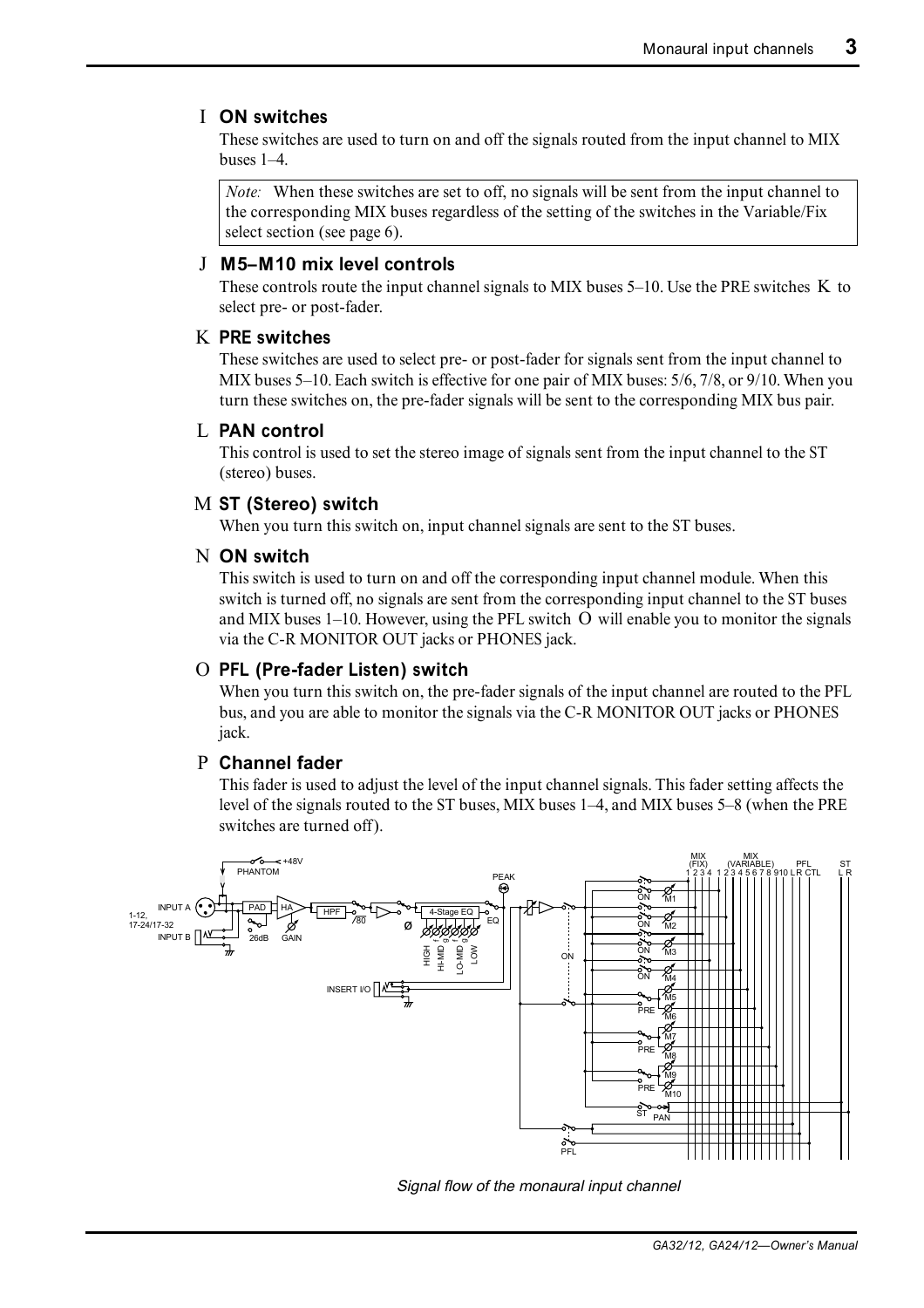**–15 +15**

**80** 

**+10 –34 GAIN**

分

3

 $\circledA$ 

 $\circ$ 

**–15 +15 HI-MID**

**–15 +15 LO-MID**

**PEAK HIGH**

 $\Omega$ 

**EQ**

**–15 +15**

**LOW**

**M1**

 $\binom{6}{ }$ 

**ON**

**ON 0 10 M3**

**ON 0 10 M4**

**ON 0 10 M5**

**PRE 0 10 M6**

**M7**

**0 10**

**0 10 M2**

# **Stereo input channels**

The GA32/12 and GA24/12 provide two stereo input channel modules. Use the paired INPUT 13/14 and 15/16 jacks (see page 17, rear panel 5 ) to input stereo signals. If you connect signals only to the 13L (MONO) jack or 15L (MONO) jack, the same signal will be sent t the o M1–4 and ST buses.

# A **GAIN control**

This control is used to adjust input sensitivity. The adjustable range is  $+10$  dB to  $-34$  dB.

# B **PEAK indicator**

This indicator lights up when the level of signals that have been processed by the EQ reaches 3 dB below the clipping level.

# C **High pass filter switch**

This high pass filter is used to cut the frequency range below 80 Hz with a slope of 12 dB/ oct.

# D **EQ controls (HIGH/HI-MID/LO-MID/LOW)**

This 4-band equalizer provides  $\pm 15$  dB of cut and boost over each range, with the center frequencies and types shown in the following table.

| <b>Band</b> | <b>Center frequencies</b> | <b>Type</b> |  |
|-------------|---------------------------|-------------|--|
| <b>HIGH</b> | $10$ kHz                  | shelving    |  |
| HI-MID      | 3 kHz                     | peaking     |  |
| LO-MID      | 800 Hz                    | peaking     |  |
| LOW         | 100 Hz                    | shelving    |  |

# E **EQ switch**

This switch is used to turn the equalization on and off.

# F **M1–M4 mix level controls**

These controls are used to route the post fader signals from the stereo input channel to MIX buses 1–4. When stereo signals are input, the L channel signal will be sent to MIX buses 1, 3, and the R channel signal will be sent to MIX buses 2 and 4.

*Note:* When you press down the M1–M4 switches to the FIX position in the Variable/ Fix select section (see page 6), the output level of signals sent to the MIX buses will be fixed and the corresponding M1–M4 mix level controls will be disabled.

# G **ON switches (M1–M4)**

These switches are used to turn on and off the signals routed from the stereo input channel to MIX buses 1–4.

*Note:* When these switches are set to off, no signals are sent from the stereo input channel to the corresponding MIX buses regardless of the setting of the switches in the Variable/Fix select section (see page 6).

# H **M5–M10 mix level controls**

These control knobs route the stereo input channel signals to MIX buses 5–10. Stereo input signals are mixed into a monaural signal and sent to MIX buses 5–10. Use the PRE switches 9 to select pre- or post-fader.

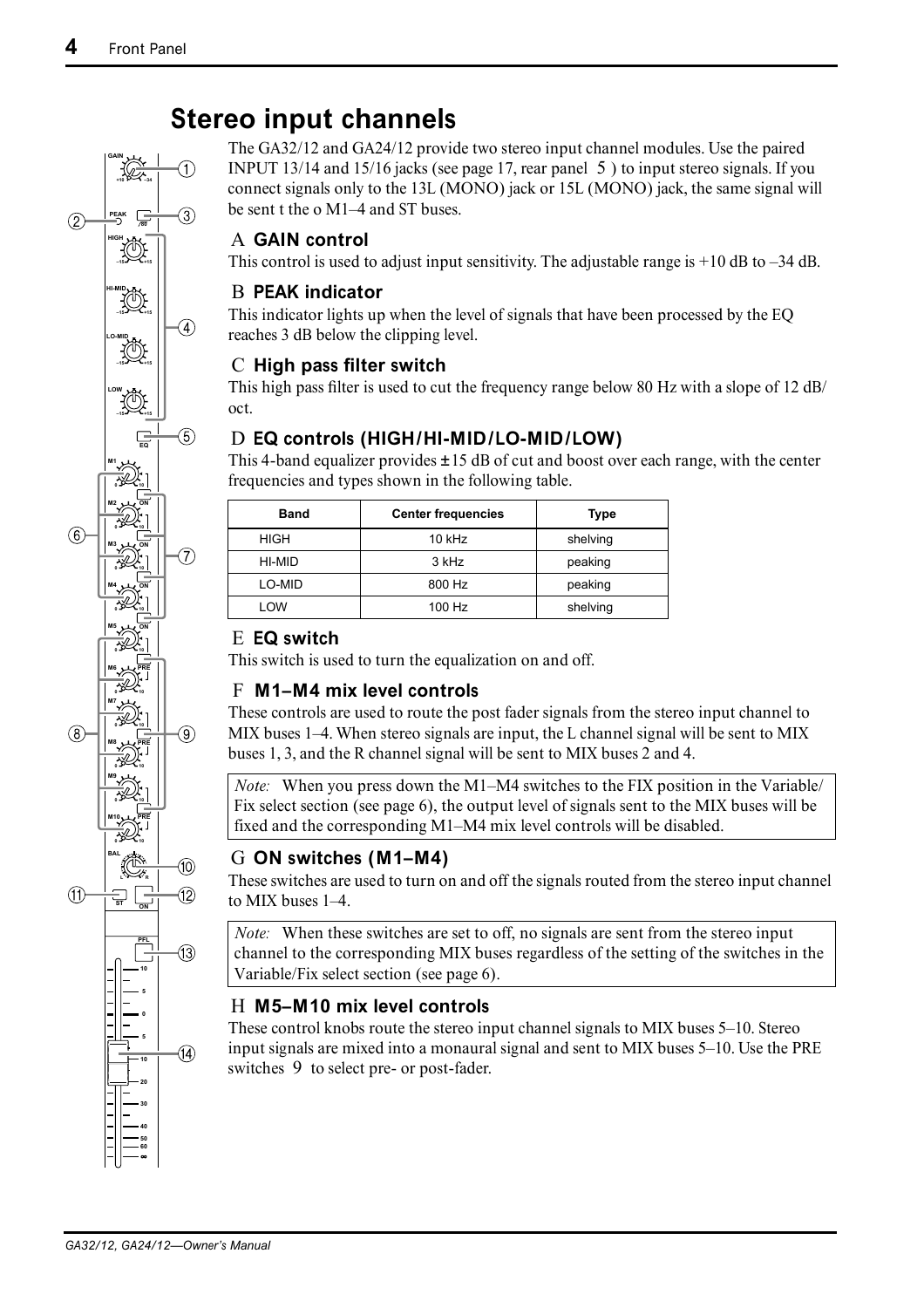# I **PRE (Pre-fader) switches**

These switches are used to select pre- or post-fader for signals sent from the stereo input channel to MIX buses 5–10. Each switch is effective for one pair of MIX buses:5/6, 7/8, or 9/10. When you turn these switches on, the pre-fader signals are sent to the corresponding MIX bus pair.

# J **BAL (Balance) control**

This control is used to adjust the left and right balance of signals sent from the stereo input channel to the ST bus.

# K **ST (Stereo) switch**

When you turn this switch on, the stereo input channel signals will be sent to the ST bus. If you connect monaural signals to the 13L (MONO) jack or 15L (MONO) jack (see page 17, rear panel 5 ), the same signals will be sent to both L and R channels.

### L **ON switch**

This switch is used to turn on and off the corresponding stereo input channel.When this switch is turned off, no signals are sent to the ST bus and MIX buses 1–10. However, using the PFL switch M will enable you to monitor the signals via the C-R MONITOR OUT jacks or PHONEs jack.

### M **PFL (Pre-fader listen) switch**

When you turn this switch on, the pre-fader signals of the stereo input channel are routed to the PFL bus, and you can monitor the signals via the C-R MONITOR OUT jacks or PHONES jack.

### N **Channel fader**

This fader is used to adjust the level of the stereo input channel signals. This fader setting affects the level of the signals routed to the ST bus, MIX buses 1–4, and MIX buses 5–8 (when the PRE switches are turned off).



Signal flow of the stereo input channel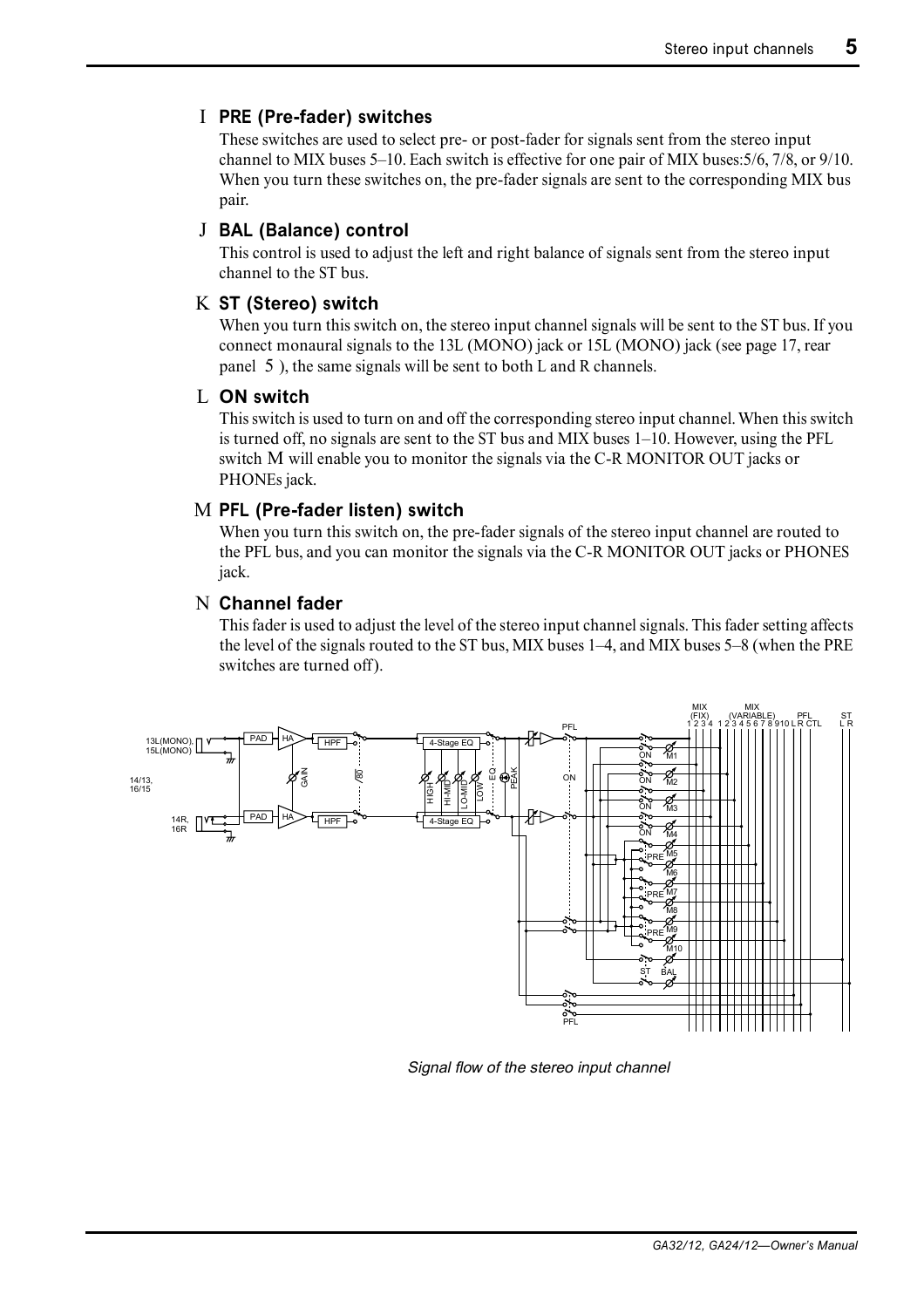# **Master Section**

# **Variable/Fix select section**

The GA32/12 and GA24/12 feature a GA (Group/Aux) diversity function, which enables you to use the MIX bus 1–4 signals as group bus signals or AUX bus signals. This section of the console allows you to select whether you wish to use MIX buses 1–4 as group buses or AUX buses.

# A **M1–M4 switches**

These switches are used to select whether the level of signals sent from the input channels to MIX buses 1–4 will be fixed (FIX) or variable (VARIABLE).

### ■ **When FIX is on:**

The selected MIX bus(es) function as a group bus. The level of the signal from each input channel will be fixed, and the M1–M4 mix level controls of the input channels that correspond to the MIX buses will be disabled.

### ■ When FIX is off:

The selected MIX bus(es) function as an AUX bus. Signals that pass through the M1–M4 mix level controls of each input channel (see page 2, monaural input channel 8 , and page 4, stereo input channel 6 ) are sent to the corresponding MIX buses.



# **Mix section**

This section consists of the output channels that handle MIX bus 1–10 signals individually. Signals that pass these output channels are output from MIX OUT  $1-10$  jacks (see page 17, rear panel 6 ), and also routed to the AFL bus. MIX bus 1–4 signals are also routed to the ST bus and Matrixes 1/2.

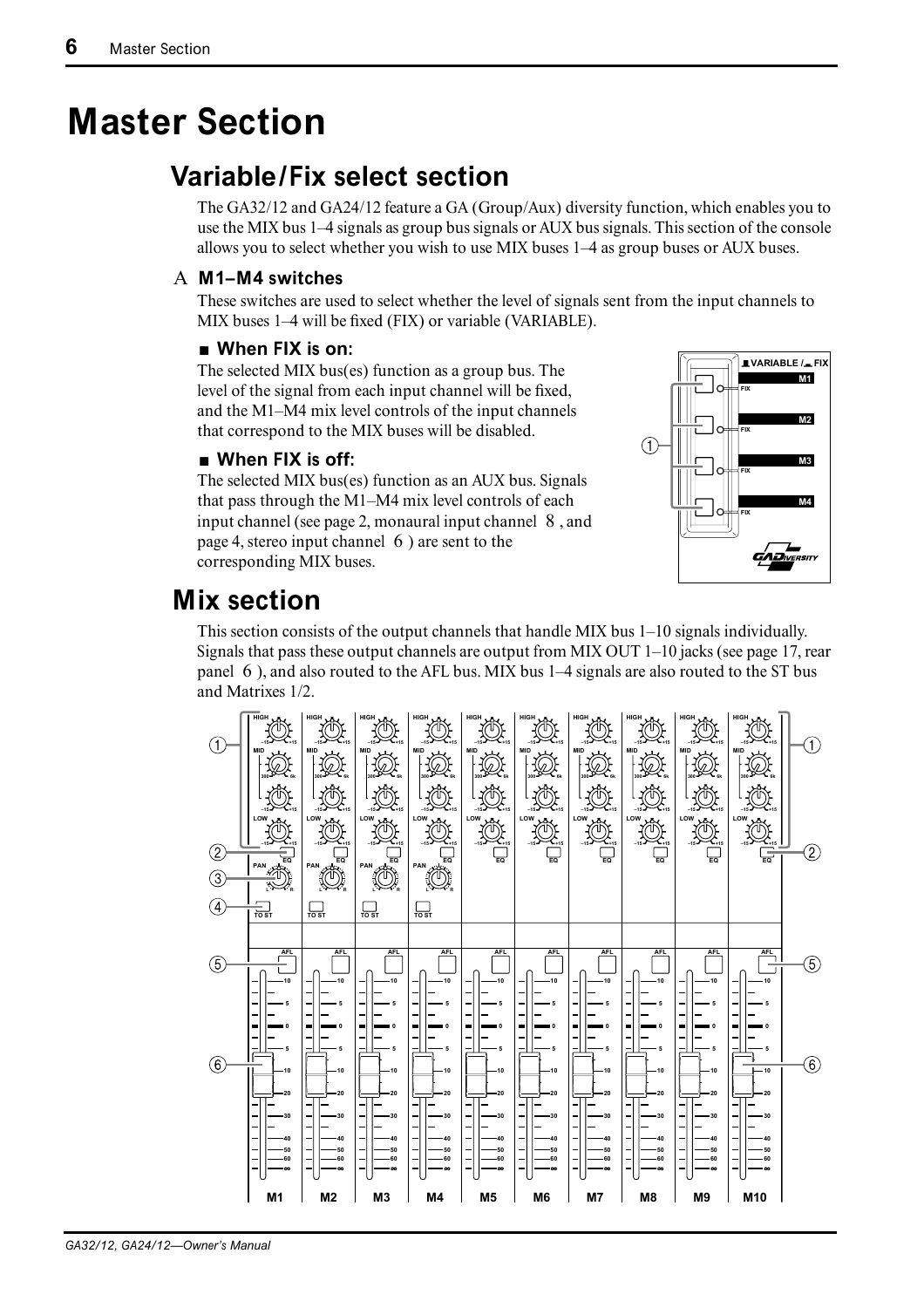# ■ **M1–M4**

These modules function as output channels for either a group bus or an AUX bus, depending on the setting of the switches in the Variable/Fix select section. The MIX bus 1–4 signals that pass these output channels can be routed to MIX OUT 1–4 jacks, ST bus, AFL bus, and Matrixes 1/2.

# ■ **M5–M10**

These modules function as output channels for an AUX bus. The MIX bus 5–10 signals that pass these output channels can be routed to MIX OUT 5–10 jacks and AFL bus.

# A **EQ controls (HIGH/ MID/LOW)**

This 3-band equalizer provides  $\pm 15$  dB of cut and boost over each frequency range of the MIX bus signals, with center frequencies and types shown in the following table. The frequencies for MID are variable.

| <b>Band</b> | <b>Center frequencies</b> | Type                 |
|-------------|---------------------------|----------------------|
| <b>HIGH</b> | 10 kHz                    | shelving             |
| MID         | 300-6 kHz                 | peaking (parametric) |
| LOW         | 100 Hz                    | shelving             |

### B **EQ switch**

This switch is used to turn the equalization on and off.

#### C **PAN control (applied only to M1–M4)**

This control allows you to adjust the stereo position of signals routed from MIX buses 1–4 to the ST bus.

### D **TO ST (To stereo) switch (applied only to M1–M4)**

When you turn this switch on, the MIX bus  $1-4$  signals will be sent to the ST bus.

### E **AFL (After-Fader Listen) switch**

When you turn this switch on, the post-fader signals in the MIX buses are routed to the AFL bus, and you can monitor the signals via the C-R MONITOR OUT jacks or PHONES jack.

### F **Mix master fader**

This fader adjusts the output level of the MIX buses. The settings of the M1–M4 faders affect the level of signals sent to MIX OUT 1–4 jacks, ST bus, AFL bus, and Matrixes 1/2. The settings of the M5–M10 faders affect the level of signals sent to the MIX OUT 5–10 jacks and AFL bus.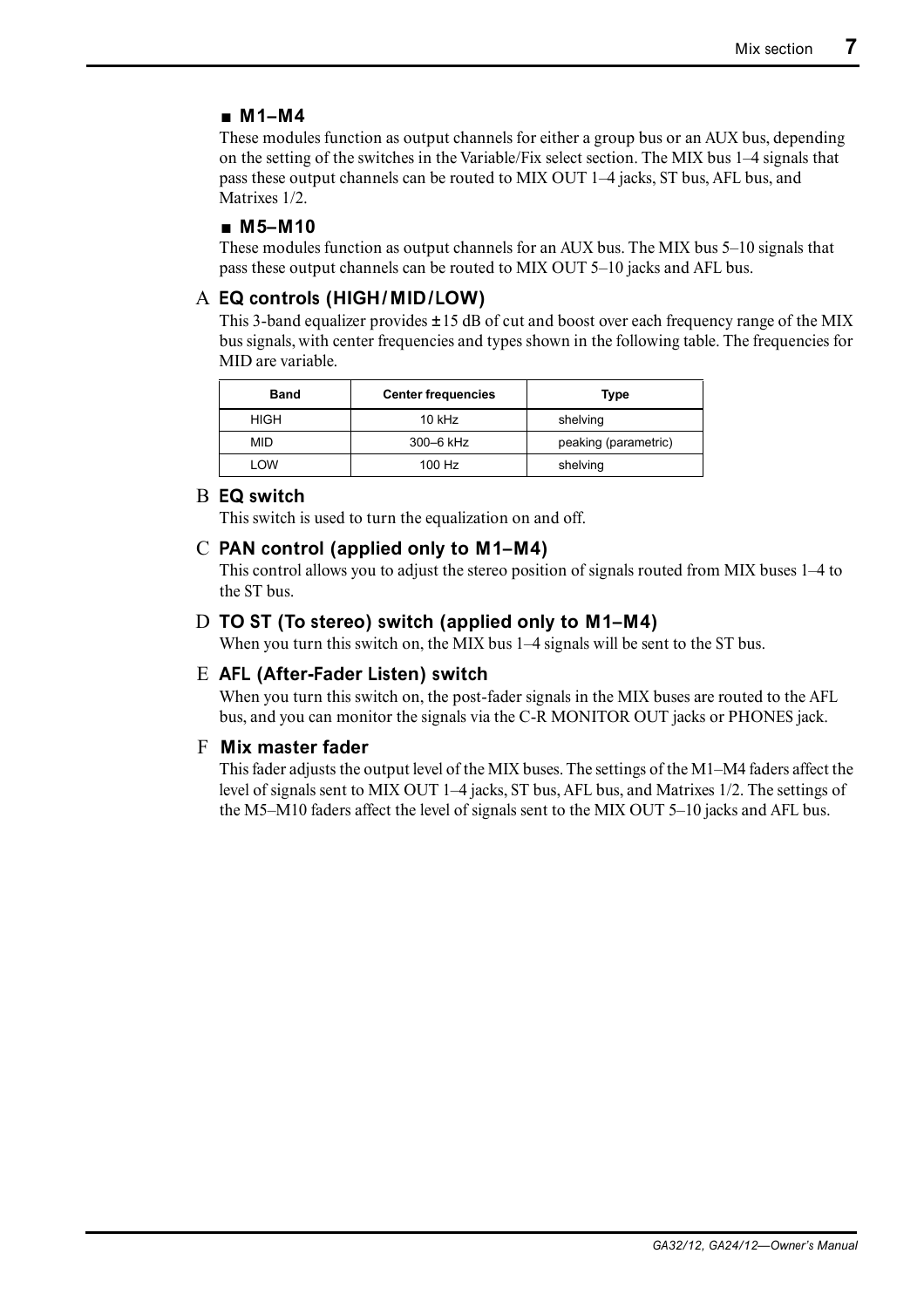

Signal flow in the Variable/Fix select section and Mix section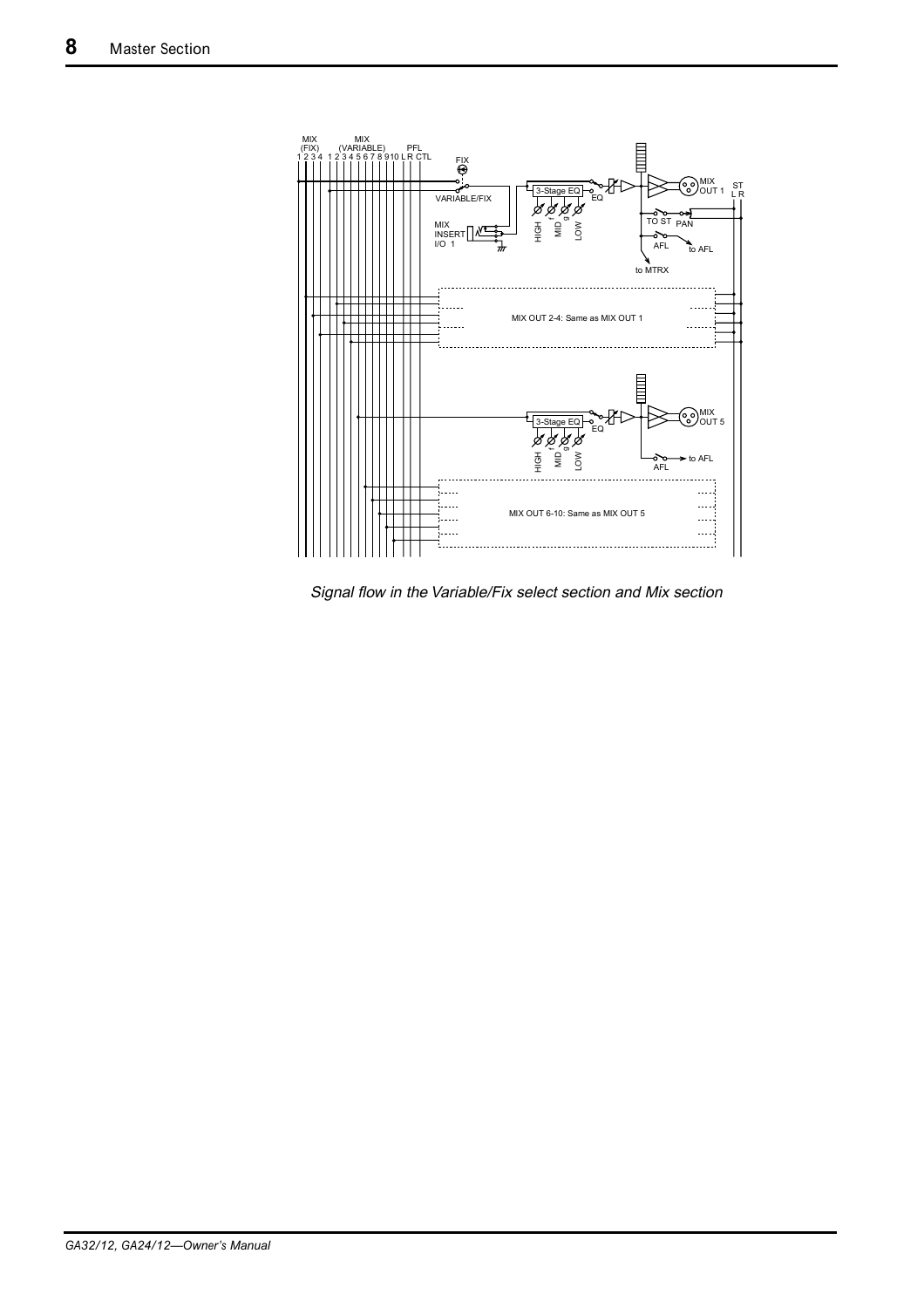# **ST (Stereo) section**

This section enables you to control the ST bus signals output from the ST1 OUT jacks (see page 17, rear panel 9 ) and ST2 OUT jacks (see page 17, rear panel J ).

# A **POST ST1 (Post stereo 1) switch**

This switch toggles between pre- and post-fader for signals output from the ST2 OUT jacks. When you turn this switch on, signals that passed the ST fader are output from the ST2 OUT jacks. When you turn the switch off, the ST fader setting does not affect signals output from the ST2 OUT jacks.

# B **MONO (Monaural) switch**

When you turn this switch on, the ST bus signals will be mixed into a monaural signal and output from the ST2 OUT jacks. This switch setting does not affect signals output from the ST1 OUT jacks.

# C **LEVEL control**

This control enables you to adjust the output level of signals at the ST2 OUT jacks. It does not affect the level of signals output from the ST1 OUT jacks.

# D **AFL (After-fader Listen) switch**

When you turn this switch on, the ST bus post-fader signals are routed to the AFL bus, and you can monitor the signals via the C-R MONITOR OUT jacks or PHONES jack.

# E **ST (Stereo) fader**

This fader enables you to adjust the final output level of the ST bus signals. This fader setting affects the level of the signals routed to the ST1 OUT jacks, ST2 OUT jacks (when the POST ST1 switch is turned on), and the AFL bus.



Signal flow in the ST section

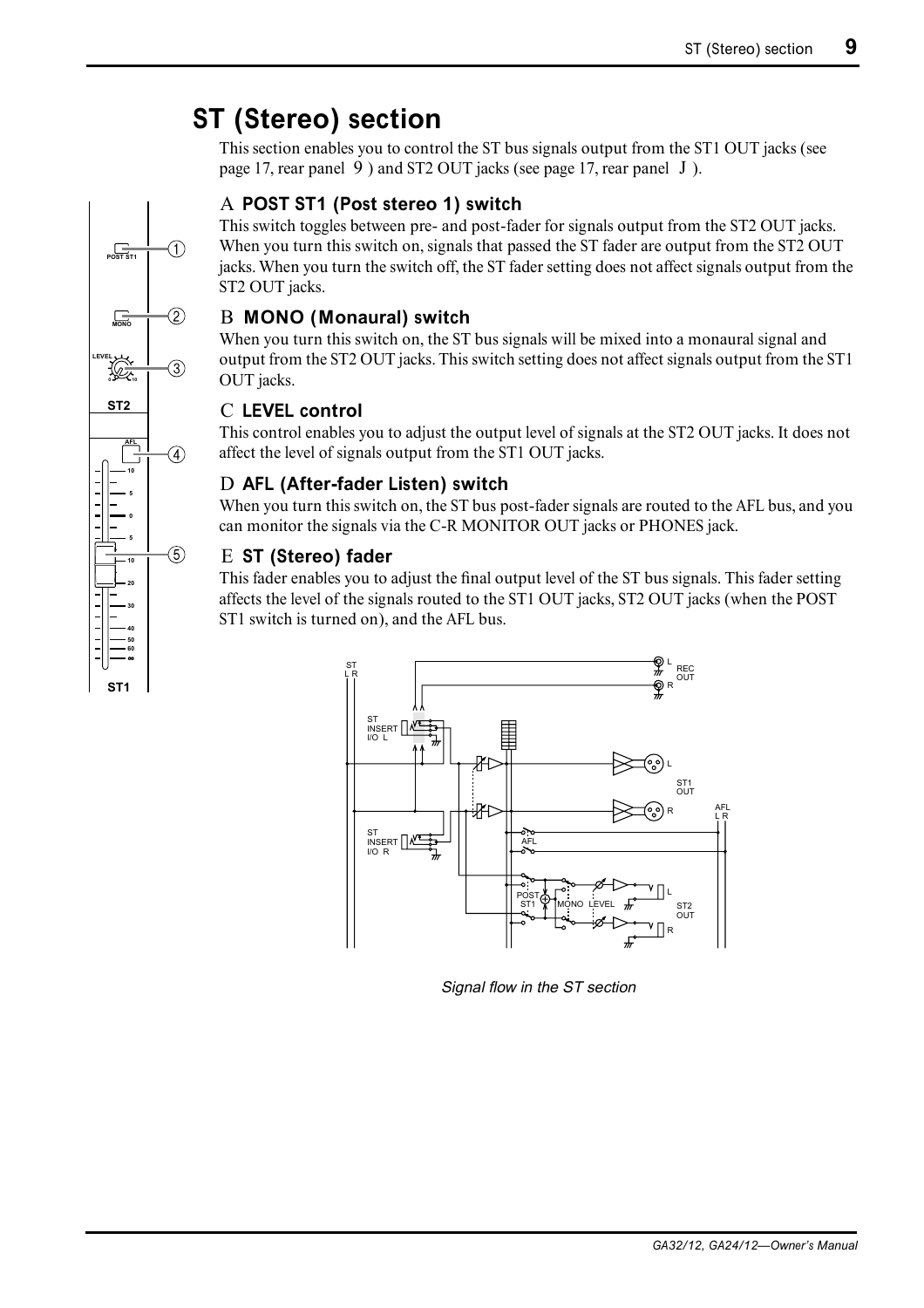# **AUX RETURN section**

The GA32/12 and GA24/12 provide four stereo AUX returns. Use the paired AUX RETURN 1–4 L/R jacks (see page 17, rear panel 8 ) to input stereo signals. Alternatively, connect signals only to the AUX RETURN 1–4's L jack to use the routing as a monaural AUX return.

# A **M1–M4 mix level controls**

These controls are used to route signals input from the AUX RETURN 1–2 jacks to MIX buses 1–4. The L channel of a stereo input signal is sent to MIX buses 1 and 3, and the R channel signal is sent to MIX buses 2 and 4. For a monaural signal input, the same signal is sent to MIX buses 1–4.

# B **M5–M10 mix level controls**

These controls route the input channel signals at the AUX RETURN 3–4 jacks to MIX buses 5–10. The L channel of a stereo input signal is sent to MIX buses 5, 7, and 9, and the R channel signal is sent to MIX buses 6, 8, and 10.



*Note:* The M1–M4 switch settings in the Variable/Fix select section do not affect the M1– M10 mix level control settings. If the switches are set to FIX, signals that pass the M1–M10 mix level controls will still be sent to MIX buses 1–10.

# C **ST (Stereo) level control**

This control knob enables you to adjust the level of signals sent from the AUX RETURN 1–4 jacks to the ST bus, and does not affect the M1–M10 mix level control settings ( 1 and 2 ).

### D **ON switch**

This switch is used to turn on and off the corresponding AUX return. When you turn this switch off, no signals are sent to the ST bus and MIX buses 1–10. However, using the PFL switch 5 enables you to monitor the signals via the C-R MONITOR OUT jacks or PHONES jack.

# E **PFL switch**

When you turn this switch on, the AUX return signals will be routed to the PFL bus, and you can monitor the signals via the C-R MONITOR OUT jacks or PHONES jack. The signals are not affected by the M1–M10 mix level controls ( 1 and 2 ), ST level control ( 3 ), or ON switch  $(4)$ .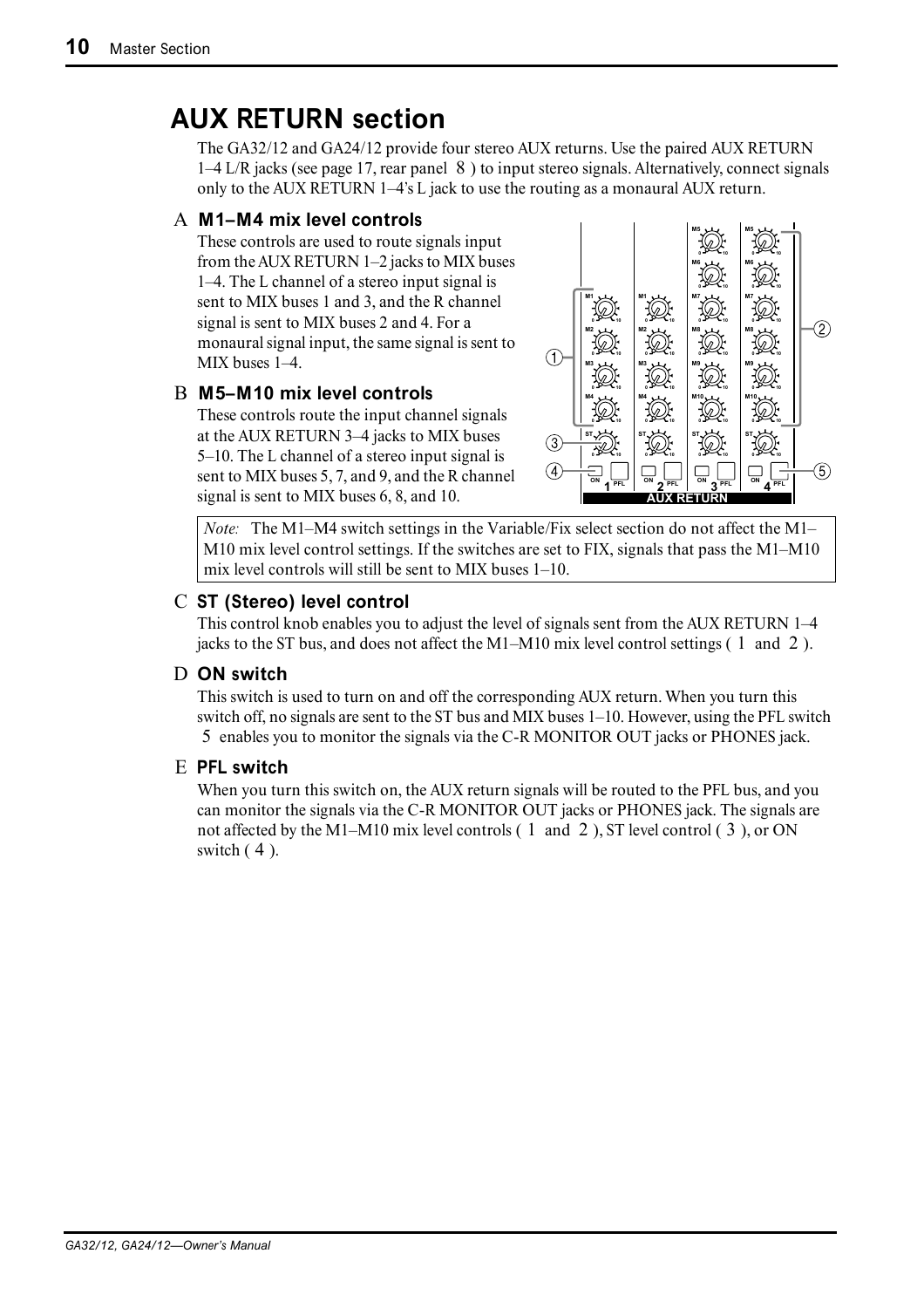

Signal flow in the AUX RETURN section

# **MATRIX section**

The GA32/12 and GA24/12 provide two matrix modules that allow you to mix MIX buses 1–4 and ST bus signals at desired levels. Matrix 1–2 signals are output in monaural via the MATRIX OUT  $1-2$  jacks (rear panel K).

#### A **M1–M4 level controls**

These control knobs enable you to adjust the input level of MIX bus 1–4 post-fader signals.

#### B **L/R controls**

These control knobs enable you to adjust the input level of the ST bus post-fader signals for the L channel and R channel independently.

#### C **LEVEL control**

This control knob enables you to adjust the output level of Matrix 1–2 signals.

#### D **ON switch**

This switch turns on and off Matrixes 1–2. When you turn this switch off, the corresponding matrix signal is not output from the MATRIX OUT jack. The signal is not sent to the AFL bus, either.

#### E **AFL (After-fader Listen) switch**

When you turn this switch on, the matrix 1–2 post-fader signals are sent to the AFL bus. You can monitor the signals via the C-R MONITOR OUT jacks or PHONES jack. However, this switch will be disabled if the ON switch ( 4 ) is turned off.



Signal flow in the MATRIX section

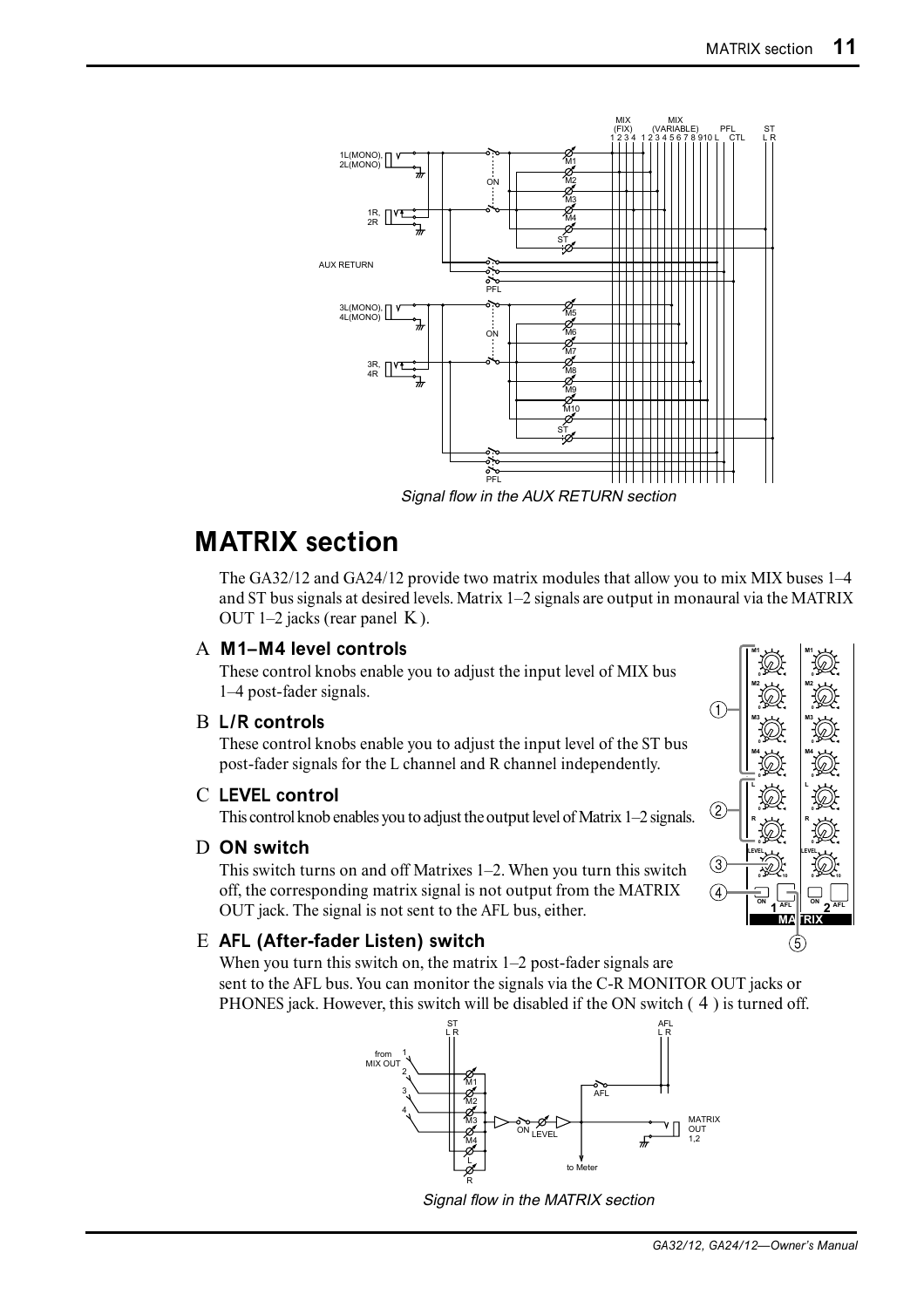# **C-R MONI (Control room monitor) section PHONES (headphones) section**

This section enables you to control signals monitored via the C-R MONITOR OUT jacks (see page 18, rear panel M) and the PHONES jack on the front panel (C-R MONI section/ PHONES section 6).

# A **Monitor source select switch**

This switch enables you to select the type of signal to monitor via the C-R MONITOR OUT jacks and the PHONES jack.

# ■ When the switch is set to PFL/AFL (■)

You will monitor PFL signals (signals routed from input channels/AUX returns to the PFL bus) or AFL signals (signals routed from MIX buses 1–10/ST buses/MATRIX 1–2 to the AFL bus).

If any one of the PFL switches for the input channels/AUX returns is turned on, the PFL indicator 2 will light up. In this case, the PFL bus signals (not the AFL bus signals) are routed to the C-R MONITOR OUT jacks and PHONES jack. If all the PFL switches are turned off, the AFL bus signals are sent to the C-R MONITOR OUT jacks and PHONES jack.

*Note:* If you turn on any one of the PFL switches for the input channels/AUX returns while monitoring the AFL bus signal, the switching circuit will switch the signal to the PFL bus signal.

# ■ When the switch is set to TAPE IN ( <del>■</del> )

You can monitor the signals input from the TAPE IN jacks (see page 18, rear panel  $\overline{N}$ ).

# B **PFL (Pre-fader Listen) indicator**

This indicator lights up when any one of the PFL switches for the input channels/AUX returns is turned on, indicating that the PFL bus signal is currently being monitored.

# C **LEVEL control**

This control enables you to adjust the level of signals output from the C-R MONITOR OUT jacks. This setting does not affect the signal level at the PHONES jack.

# D **ON switch**

This switch turns on and off the monitoring signals output from the C-R MONITOR OUT jacks. It does not affect signals at the PHONES jack.

# E **LEVEL (Headphones level) control**

This control enables you to adjust the level of signals output from the PHONES jack. This setting does not affect the signal level at the C-R MONITOR OUT jacks.

# F **PHONES (Headphones) jack**

Connect monitoring stereo headphones here. See the figure on the right for wiring.



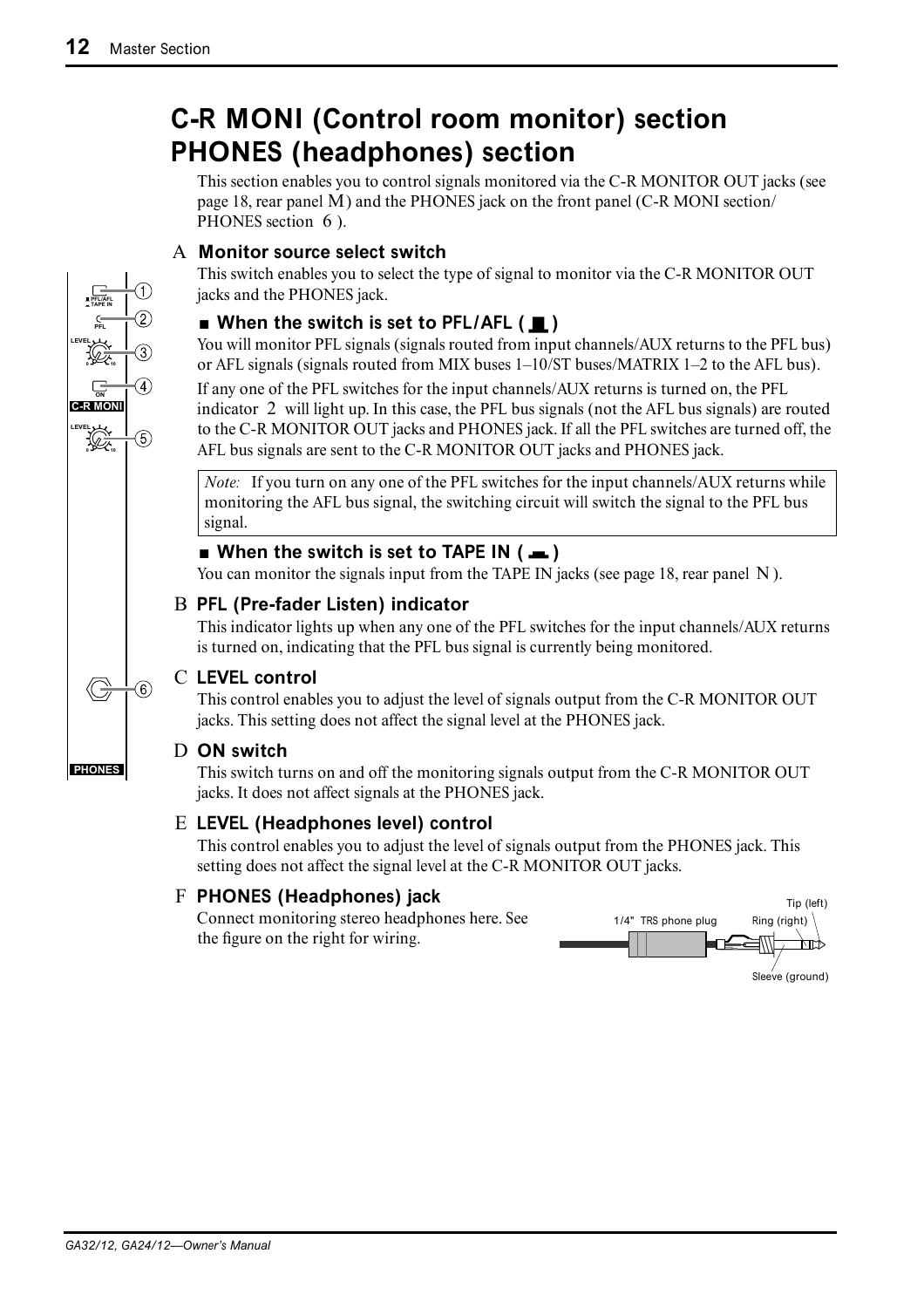# **TAPE IN section**

This section enables you to control line-level signals input from the TAPE IN jacks. Input signals from the TAPE IN jacks can be routed to the ST bus or directly to the C-R MONITOR OUT jacks and PHONES jack.



# A **ST (Stereo) control**

This control knob determines the level of input signals at the TAPE IN jacks that are sent to on the ST buses.

#### B **ON switch**

This switch turns on and off the signals sent from the TAPE IN jacks to the ST bus. This switch setting does not affect signals (input from the TAPE IN jacks) that are monitored via the C-R MONITOR OUT jacks and PHONES jack.

*Note:* Set the Monitor source select switch (C-R MONI section 1) in the C-R MONI section to "TAPE IN" to monitor the TAPE IN signals via the C-R MONITOR OUT jacks and PHONES jack.



Signal flow in the C-R MONI section, PHONES section, and TAPE IN section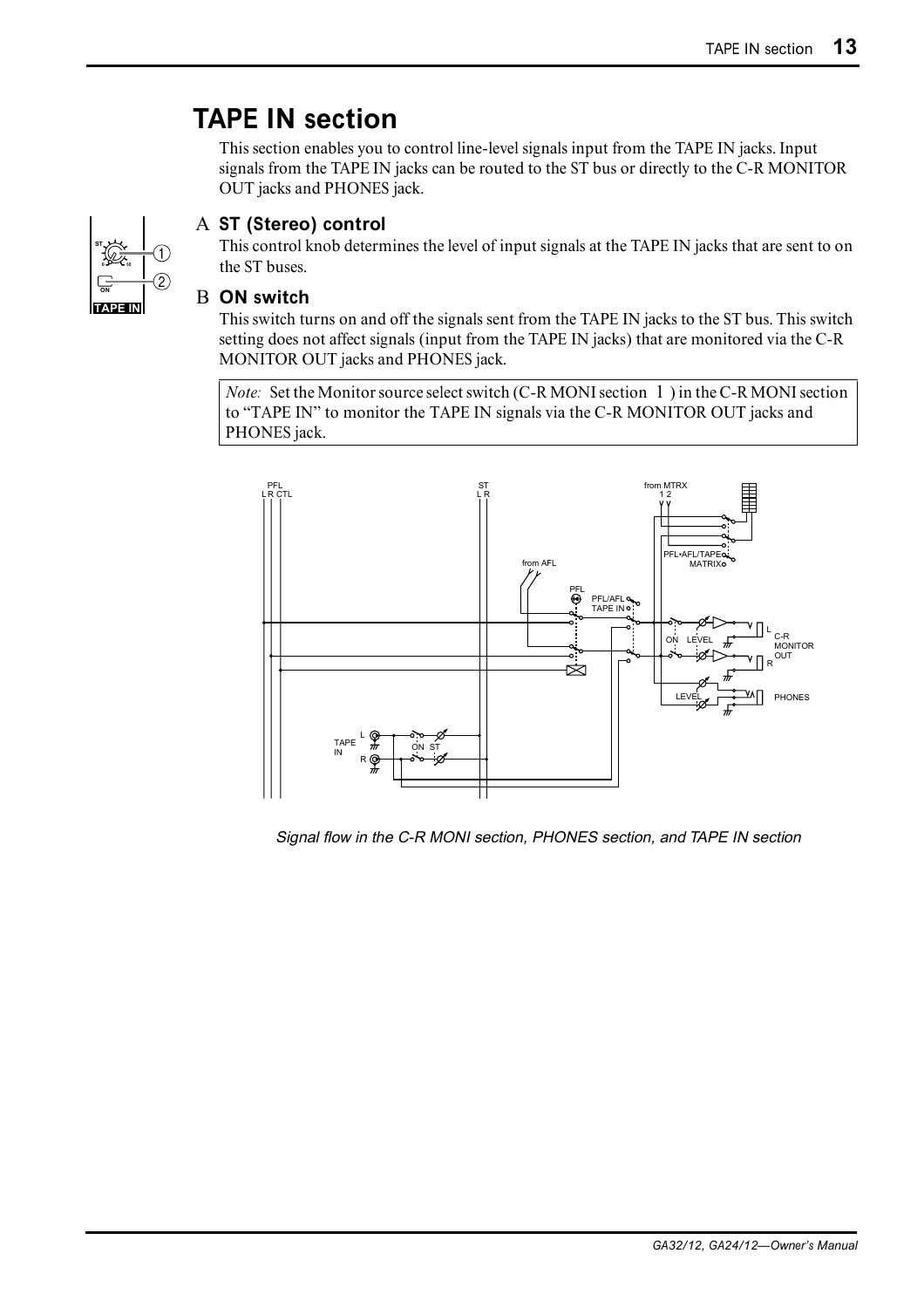# **TALKBACK section**

This section is used to route talkback signals to the MIX buses and the ST bus.

# A **INPUT jack**

This XLR-3-31 unbalanced input jack is used to connect a talkback microphone with an output impedance of 50–600 $Ω$ . See the figure below for wiring.





### B **M1-M4 switch**

### C **M5-M10 switch**

#### D **ST switch**

These switches ( $2-4$ ) are used to send talkback signals to MIX buses 1–4, MIX buses 5–10, and ST bus. You can turn the switches on or off independently for each destination.

### E **LEVEL control**

This control knob is used to adjust the talkback level.

#### F **ON switch**

This switch turns talkback signals on and off.



Signal flow in the TALKBACK section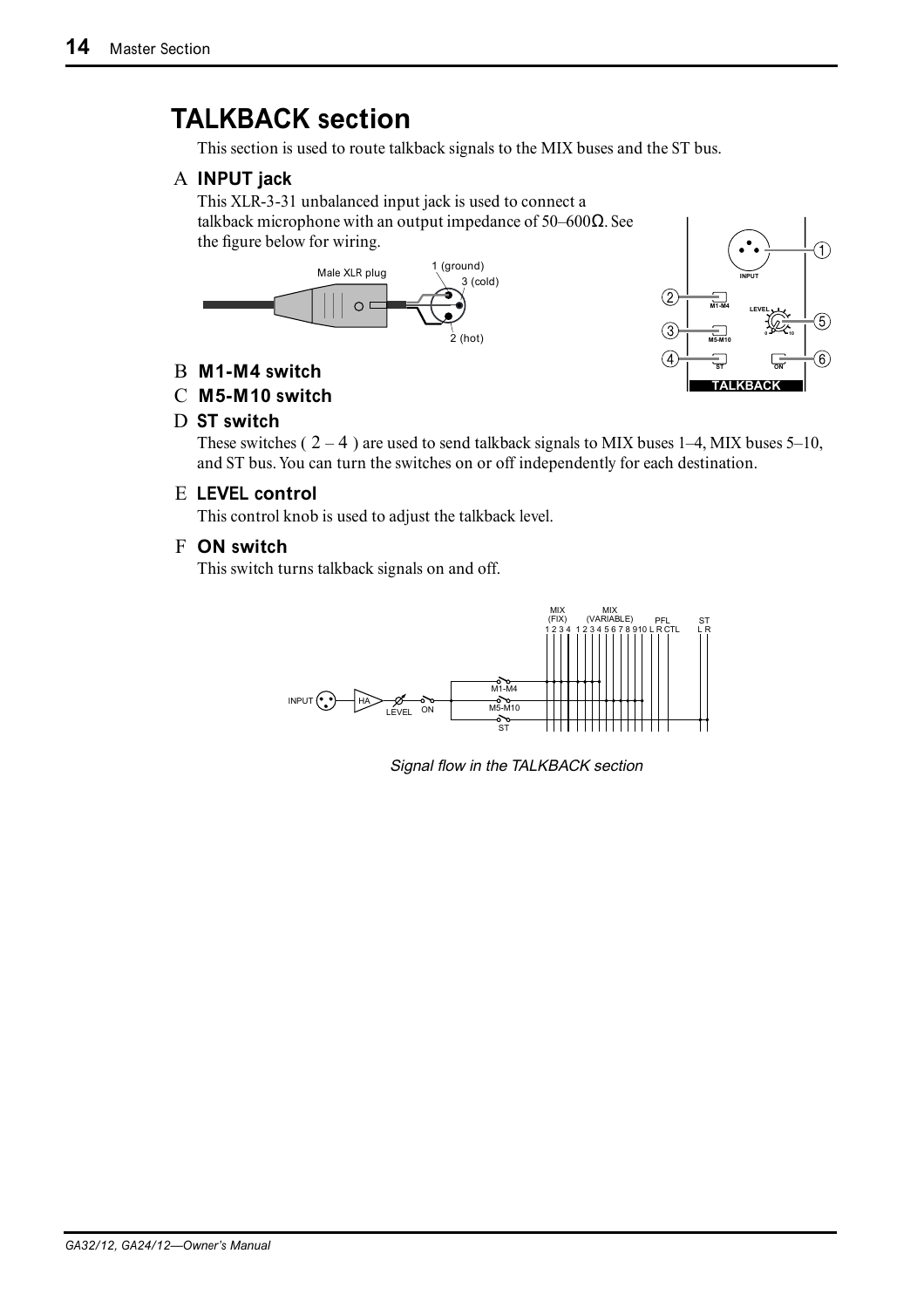# **METER SELECT section**

You can select the signal source to be displayed in the Meter bridge section.

#### A **Source select switch**

This switch enables you to select the signal source to be displayed on the MATRIX (PFL•AFL/TAPE) meter (Meter bridge 3 ) in the right corner of the level meter.

#### ■ When the switch is set to PFL-AFL/TAPE (■)

**METER SELECT PFL•AFL/TAPE MATRIX**

The meter indicates either the PFL/AFL bus output level or the input level of the signals sent from the TAPE IN jacks, depending on the setting of the Monitor source select switch in the C-R MONI section.

# ■ When the switch is set to MATRIX ( **■** )

The meter indicates the output level of Matrix 1 and 2.

# **Meter bridge**

This peak level meter indicates the output level of the MIX buses, ST bus, Matrixes 1/2, PFL bus, and AFL bus, and the level of the signal input from the TAPE IN jacks.



### A **M1–M10 meters**

These meters indicate the output level of MIX OUT 1–10.

#### B **ST1 meters**

These meters indicate the output level of ST1 OUT.

### C **MATRIX (PFL•AFL/TAPE) meters**

These meters indicate the PFL/AFL bus level, input level of signals sent from the TAPE IN jacks, or the output level of Matrixes 1/2, depending on the selection made in the METER SELECT section.

### D **POWER indicator**

When the power to the GA32/12 (or GA24/12) is turned on, this indicator lights up.

### E **PHANTOM indicator**

This indicator lights up when any of the phantom power supplies (see page 16, rear panel 4 ) are turned on.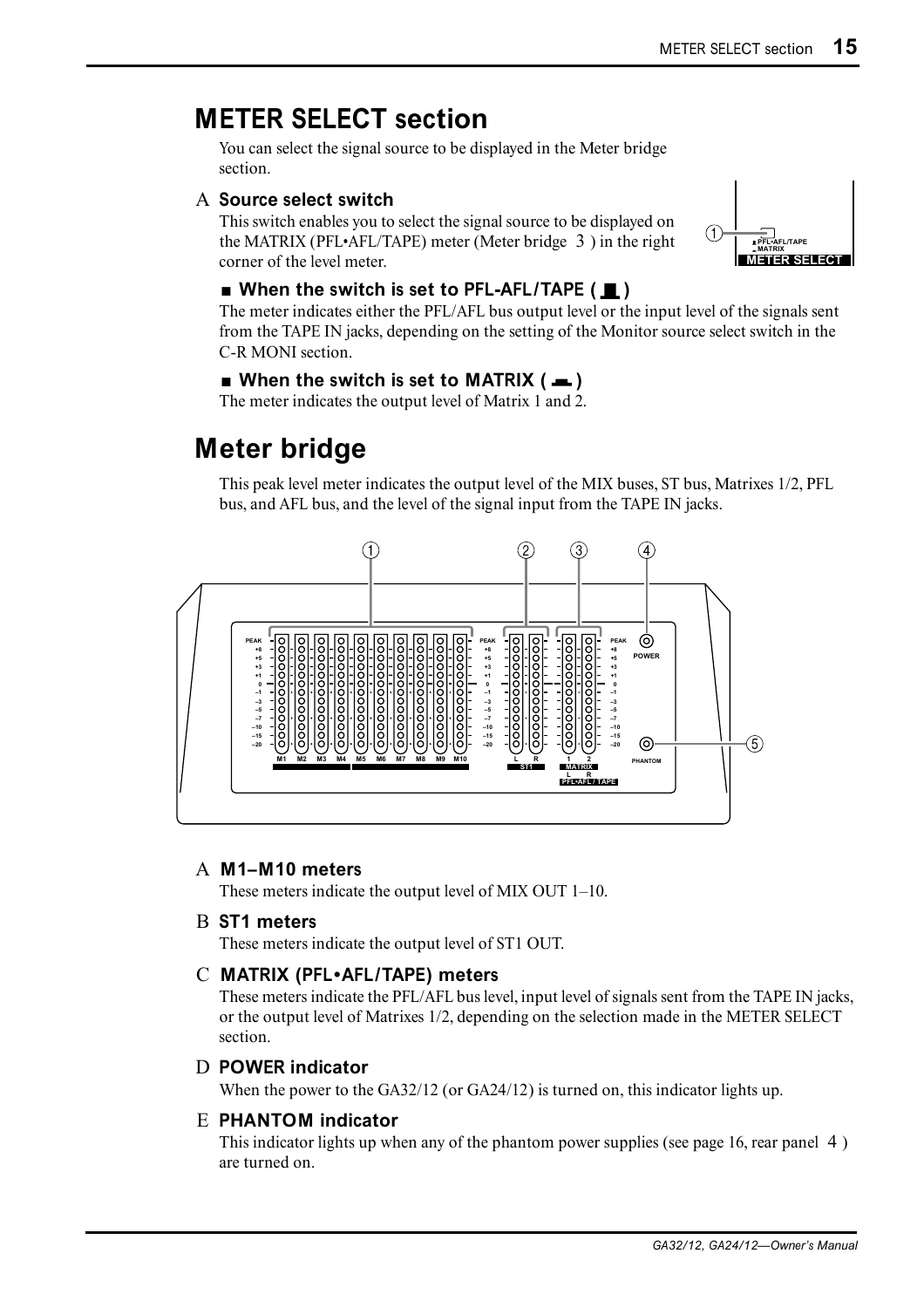# **Rear Panel**



# A **INPUT A jacks 1–12, 17–32 {1–12, 17–24}**

These are balanced, XLR-3-31 monaural input jacks. Usually their nominal input levels range from –16 dB to –60 dB. However, when the pad switches (see page 2, front panel  $1$ ) are turned on, the nominal input levels range from  $+10$  dB



to –34 dB. For every group of four input channels, the INPUT A jacks have phantom power of +48 V that can be turned on and off. See the figure on the right for wiring.

# B **INPUT B jacks 1–12, 17–32 {1–12, 17–24}**

These are balanced TRS phone, monaural input jacks. Their nominal input levels are the same as those for INPUT A 1 . You cannot use the INPUT A jack and INPUT B jack for the same channel simultaneously. Do not connect plugs to both A and B jacks of the same channel at the same time.



Otherwise, a malfunction may occur. Phantom power is not available for the INPUT B jacks. See the figure on the right for wiring.

# C **INSERT I/O jacks 1–12**

These TRS phone jacks are used to insert an external processor into monaural input channels 1–12, 17–32 {17–24} with nominal input/output levels of 0 dB. See the figure below for wiring.



### D **PHANTOM (+48 V) switches**

These switches are used to turn the +48 V phantom power on and off for every group of four input channels. If one of these switches is turned on, the PHANTOM indicator on the Meter bridge will light up.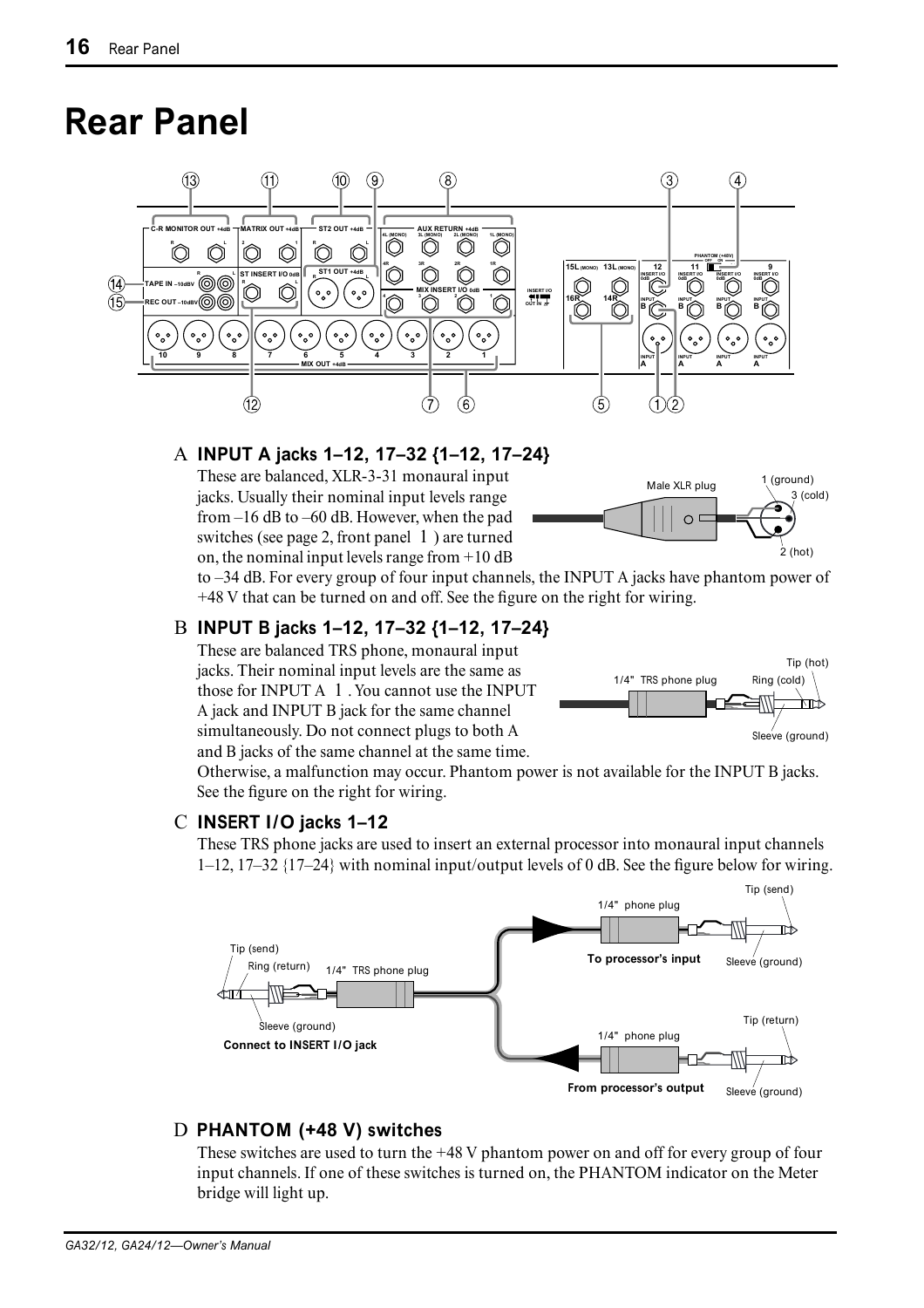# E **INPUT jacks 13–16**

These are unbalanced phone jacks for the stereo input channels, with nominal input levels ranging from  $-34$  dB to  $+10$  dB. If you are using the stereo input modules as monaural channels, connect a plug to 13L (MONO) or 15L (MONO) jack. See the figure on the right for wiring.

### F **MIX OUT 1–10 jacks**

These balanced XLR-3-32 jacks output MIX bus 1–10 signals individually, with a nominal output level of +4 dB. See the figure on the right for wiring.

#### G **MIX INSERT I/O jacks**





These TRS phone jacks are used to insert an external processor into MIX buses 1–4, with nominal input/output levels of 0 dB. See the figure below for wiring.



#### H **AUX RETURN 1–4 jacks**

These unbalanced phone jacks are used to connect stereo outputs from an external effect processor, with nominal input level of  $+4$  dB. To input monaural signals, use only the L (MONO) jack. See the figure on the right for wiring.

#### I **ST1 OUT jacks**

These balanced XLR-3-32 jacks output ST bus signals, with a nominal output level of +4 dB. See the figure on the right for wiring.

#### J **ST2 OUT jacks**

These unbalanced phone jacks output ST bus signals, with a nominal output level of +4 dB. See the figure on the right for wiring.

#### K **MATRIX OUT jacks 1/2**

These unbalanced phone jacks output Matrix 1/2 signals that are a mix of MIX buses 1–4 and ST bus, with a nominal output level of +4 dB. See the figure on the right for wiring.







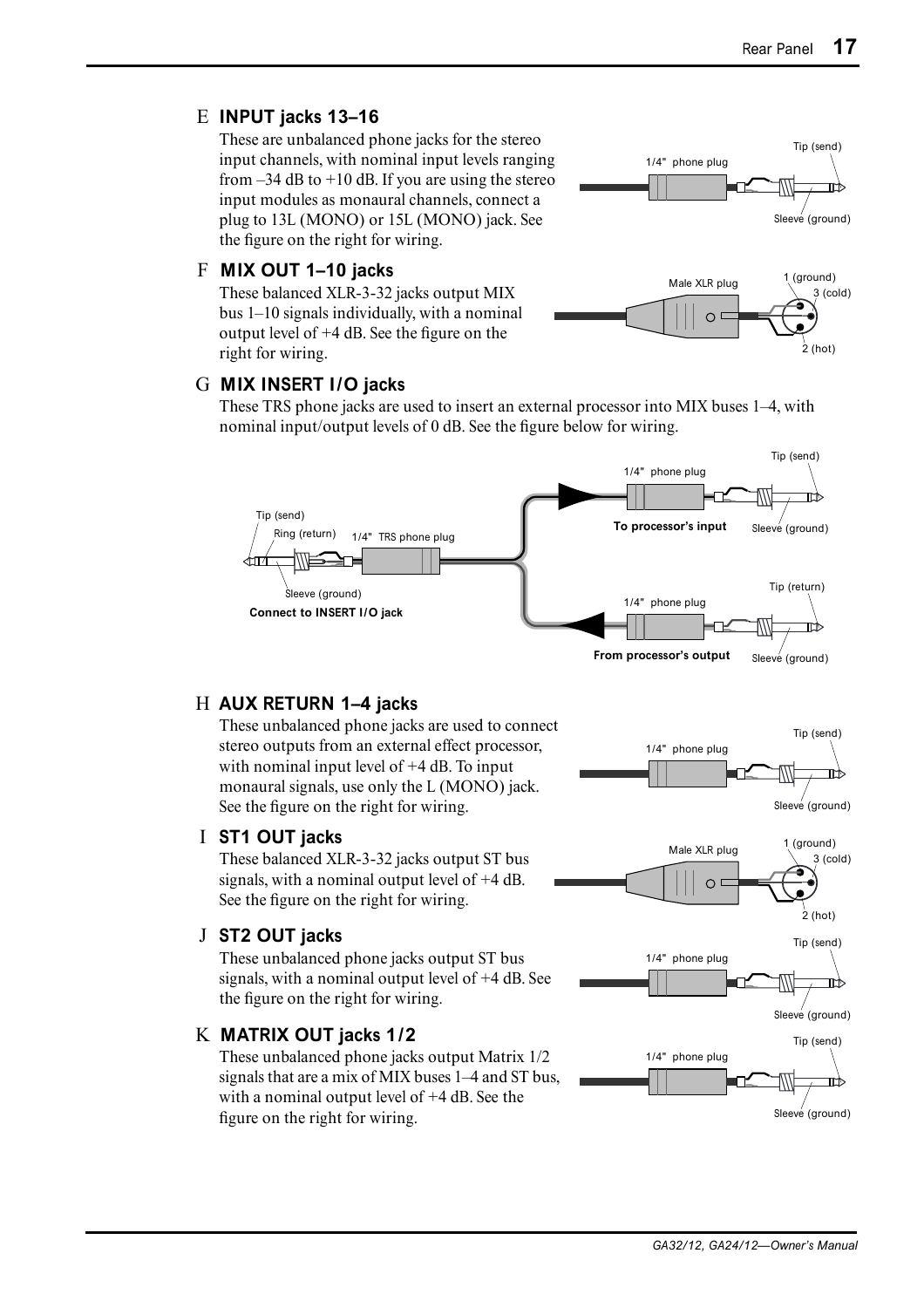# L **ST INSERT I/O jacks**

These TRS phone jacks are used to insert an external processor into the ST bus, with nominal input/output levels of 0 dB. See the figure below for wiring.



### M **C-R MONITOR OUT jacks**

These unbalanced phone jacks are used to monitor input signals sent from the PFL bus, AFL bus, and TAPE IN jacks, with a nominal output level of +4 dB. See the figure on the right for wiring.

#### N **TAPE IN jacks**

These unbalanced phono jacks are used to connect a line-level device, with a nominal input level of –10 dBV. See the figure on the right for wiring.

#### O **REC OUT jacks**

These unbalanced phono jacks output line-level, pre-fader, preinsert I/O ST bus signals. See the figure on the right for wiring.







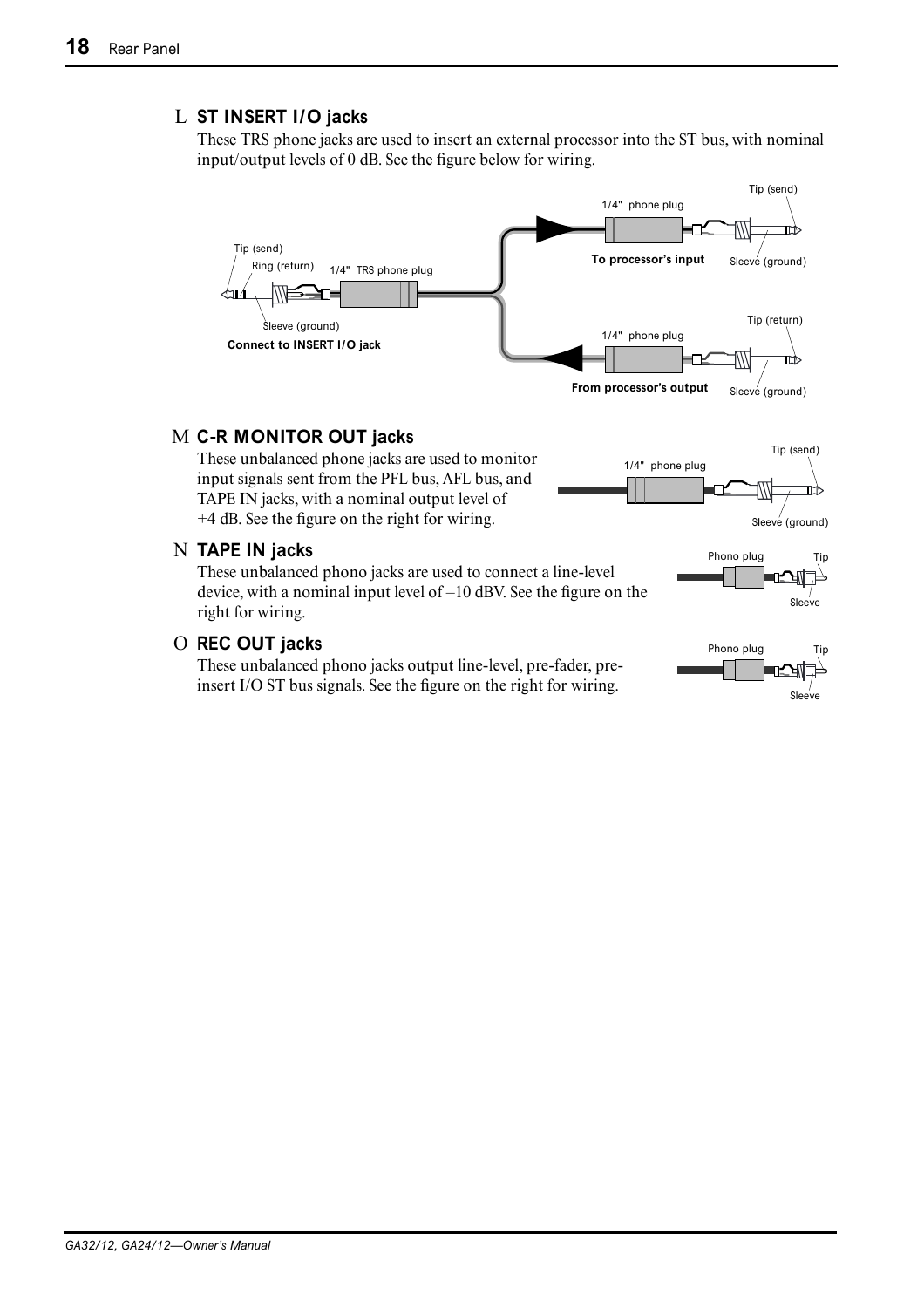# **GA Diversity Function**

# **What is GA Diversity?**

GA Diversity is an output select function that allows you to use the MIX OUT jacks as group output jacks or AUX output jacks on the GA32/12 and GA24/12.

You can route either MIX (Variable) bus signals or MIX (Fix) bus signals to the MIX OUT 1–4 jacks of the GA32/12 and GA24/12. You can select either one of these output signals in the Variable/Fix select section.

If the M1–M4 switches in the Variable/Fix select section are set to FIX ( $\blacksquare$ ), the corresponding MIX OUT jacks will output MIX (FIX) bus signals. Since each channel's output level for the MIX (FIX) bus signals is fixed, the corresponding MIX OUT jacks will function as group output jacks.

If the M1–M4 switches in the Variable/Fix select section are set to VARIABLE ( $\blacksquare$ ), the corresponding MIX OUT jacks will output MIX (VARIABLE) bus signals. Since each channel's output level for the MIX (VARIABLE) bus signals is variable, the corresponding MIX OUT jacks will function as AUX output jacks.

The GA Diversity function will enable you to configure a flexible bus system, such as four groups and six AUX sends, two groups and eight AUX sends, or 10 AUX sends, etc., depending on the application.



# **Setting the GA Diversity function**

**1. Press down the M1 switch ( FIX) in the Variable/ Fix select section (see page 6).**

The FIX indicator will light up. The MIX OUT 1 output channel will receive the MIX (FIX) 1 bus signal, and the MIX OUT 1 jack will function as a group output jack.

- **2. Press the M1 switch again to set it to ( VARIABLE).** The FIX indicator will be turned off. The MIX OUT 1 output channel will receive the MIX (VARIABLE) 1 bus signal, and the MIX OUT 1 jack will function as an AUX output jack.
- **3. Set the M2, M3, and M4 switches in the same way.** You can set MIX OUT 1-4 channels to "FIX" or "VARIABLE" individually.

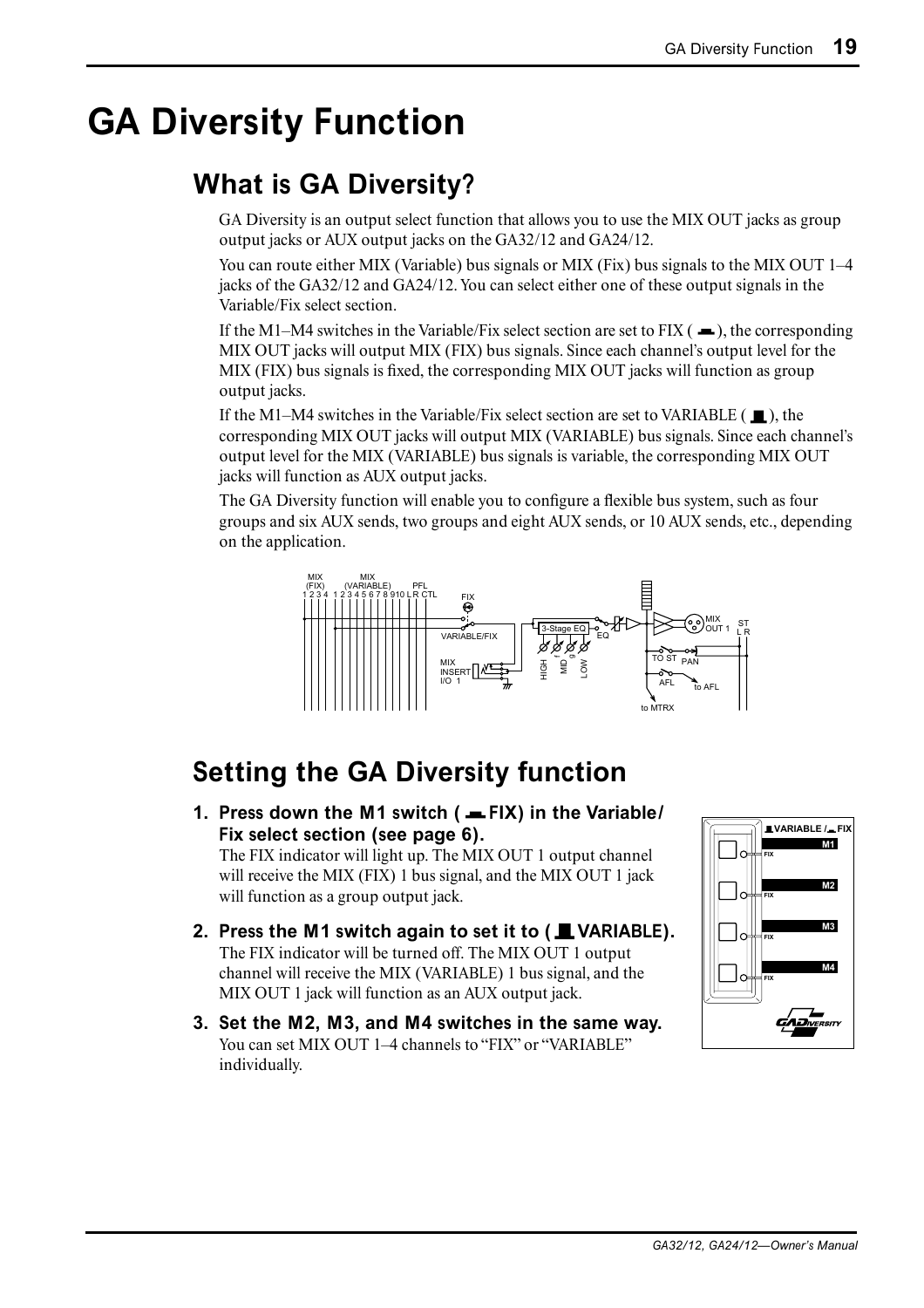# **Specifications**

# **General specifications**

| <b>Frequency response</b>        | 20 Hz-20 kHz +1 dB, -2 dB, +4 dB 600Ω (ST1 OUT, ST2 OUT, MIX OUT, MATRIX OUT)                                                                                               |  |  |  |
|----------------------------------|-----------------------------------------------------------------------------------------------------------------------------------------------------------------------------|--|--|--|
| <b>Total harmonic distortion</b> | <0.1% @20 Hz-20 kHz, +14 dB 600Ω (ST1 OUT, ST2 OUT, MIX OUT, MATRIX OUT)                                                                                                    |  |  |  |
|                                  | -128 dB equivalent input noise                                                                                                                                              |  |  |  |
|                                  | -95 dB residual output noise (ST1 OUT, ST2 OUT, MIX OUT, MATRIX OUT)                                                                                                        |  |  |  |
| Hum and noise                    | ST master fader at nominal level.<br>-83 dB residual output noise<br>all channel fader, mix level control: minimum<br>(ST1 OUT)<br>ST switch: OFF                           |  |  |  |
| (Rs=150Ω, 20 Hz-20 kHz)          | Mix master fader at nominal level.<br>-78 dB residual output noise<br>all channel fader, mix level control: minimum<br>(MIX OUT)<br>M1-M4 switch: OFF                       |  |  |  |
|                                  | ST master/mix master fader, one channel fader and mix<br>$-64$ dB (68 dB S/N)<br>level control at nominal level.<br>(ST1 OUT, MIX OUT)<br>one channel gain control: maximum |  |  |  |
| Maximum voltage gain             | 84 dB CH IN to ST1 OUT<br>84 dB CH IN to MIX OUT<br>58 dB ST IN to ST1 OUT<br>58 dB ST IN to MIX OUT                                                                        |  |  |  |
| <b>Crosstalk at 1 kHz</b>        | $-70$ dB adjacent input<br>-70 dB input to output                                                                                                                           |  |  |  |
| Gain control                     | 44 dB variable                                                                                                                                                              |  |  |  |
| Channel input pad                | 0 dB/26 dB                                                                                                                                                                  |  |  |  |
| <b>Channel input HPF</b>         | 80 Hz 12 dB/oct                                                                                                                                                             |  |  |  |
| Input channel equalization       | ±15 dB Maximum<br>10 kHz *<br>HIGH<br>shelving<br>HI-MID<br>400 Hz-8 kHz peaking<br>LO-MID<br>80 Hz-1.6 kHz peaking<br><b>LOW</b><br>100 Hz *<br>shelving                   |  |  |  |
| ST input channel equalization    | ±15 dB Maximum<br><b>HIGH</b><br>10 kHz *<br>shelving<br>HI-MID<br>3 kHz<br>peaking<br>LO-MID<br>800 Hz<br>peaking<br>LOW<br>100 Hz *<br>shelving                           |  |  |  |
| Mix out equalization             | $±15$ dB Maximum<br>10 kHz *<br>HIGH<br>shelving<br>300 Hz-6 kHz peaking<br>MID.<br>LOW<br>100 Hz *<br>shelving                                                             |  |  |  |
| <b>Meters</b>                    | 13 points LED x 14                                                                                                                                                          |  |  |  |
| <b>Channel peak indicators</b>   | An indicator for each channel turns on when the pre-channel fader signal is -3 dB below clipping.                                                                           |  |  |  |
| <b>Phantom power</b>             | +48V (balanced)                                                                                                                                                             |  |  |  |
| <b>Power requirement</b>         | <b>USA and Canadian</b><br>120 V AC 60 Hz<br>230 V AC 50 Hz<br>General                                                                                                      |  |  |  |
| <b>Power consumption</b>         | 120 W                                                                                                                                                                       |  |  |  |
| <b>Dimensions (WxHxD)</b>        | GA32/12: 1372 x 161 x 705 mm GA24/12: 1144 x 161 x 705 mm                                                                                                                   |  |  |  |
| Weight                           | GA32/12: 38 kg GA24/12: 34 kg                                                                                                                                               |  |  |  |

\* Turn over/Roll off frequency of shelving: 3 dB below maximum variable level.

Specifications are subject to change without prior notice.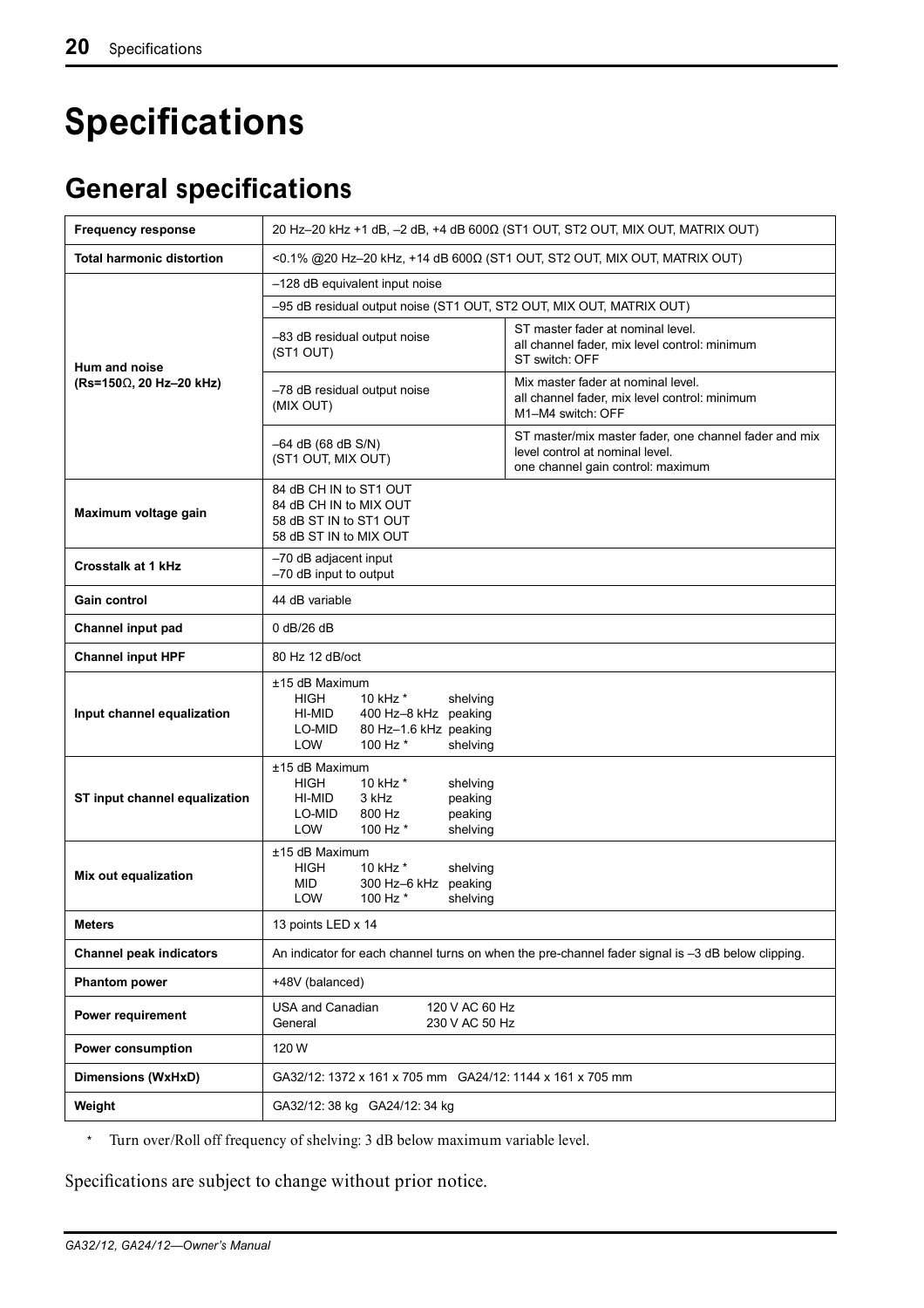# **Input specifications**

|                              | Gain<br>trim | Input<br>impedance | <b>Nominal</b><br>impedance |                          |                        |                         |                                                               |
|------------------------------|--------------|--------------------|-----------------------------|--------------------------|------------------------|-------------------------|---------------------------------------------------------------|
| Input<br>connectors          |              |                    |                             | Sensitivity <sup>1</sup> | <b>Nominal level</b>   | Max. before<br>clipping | <b>Connector type</b>                                         |
| CH INPUT<br>1-12, 17-24/32   | <b>MAX</b>   | $3 k\Omega$        | 50-600 $\Omega$ Mics        | $-86$ dB (38.8 $\mu$ V)  | $-60$ dB (775 $\mu$ V) | -40 dB (7.75 mV)        | A: $XLR-3-31$ type <sup>2</sup><br>B: Phone jack <sup>2</sup> |
|                              | <b>MIN</b>   |                    |                             | $-42$ dB (6.16 mV)       | $-16$ dB (123 mV)      | +4 dB (1.23 V)          |                                                               |
| <b>CH INPUT</b><br>$13 - 16$ | <b>MAX</b>   |                    |                             | $-60$ dB (775 µV)        | $-34$ dB (15.5 mV)     | $-14$ dB (155 mV)       |                                                               |
|                              | <b>MIN</b>   |                    |                             | $-16$ dB (123 mV)        | +10 dB $(2.45 V)$      | +30 dB (24.5 V)         | Phone jack<br>$(TRS)^3$                                       |
| <b>AUX RETURN</b>            |              |                    |                             | $-12$ dB (195 mV)        | +4 dB (1.23 V)         | +20 dB (7.75 V)         |                                                               |
| <b>TAPE IN</b>               |              |                    | $600\Omega$ Line            | $-26$ dBV (50.1mV)       | $-10$ dBV (316 mV)     | +8 dBV (2.51 V)         | Phono                                                         |
| CH INSERT I/O                |              | 10 k $\Omega$      |                             | $-26$ dB (38.8 mV)       |                        |                         |                                                               |
| ST INSERT I/O                |              |                    |                             |                          | 0 dB (775 mV)          | +20 dB (7.75 V)         | Phone jack, TRS <sup>4</sup>                                  |
| <b>MIX INSERT I/O</b>        |              |                    |                             | $-10$ dB (245 mV)        |                        |                         |                                                               |
| <b>TALKBACK INPUT</b>        |              |                    | 50-600 $\Omega$ Mics        | $-66$ dB (338 µV)        | $-50$ dB (2.45 mV)     | $-24$ dB (48.9 mV)      | $XLR-3-31$ type <sup>3</sup>                                  |

1. Sensitivity is the lowest level that will produce an output of +4 dB (1.23 V) or the nominal output level when the unit is set to maximum gain.

2. Balanced

3. Unbalanced

4. T: OUT, R: IN, S: GND

• 0 dB=0.775 Vrms, 0 dBV=1 Vrms

# **Output specifications**

|                         | Output       | <b>Nominal</b><br>impedance | <b>Output level</b> |                      |                              |
|-------------------------|--------------|-----------------------------|---------------------|----------------------|------------------------------|
| <b>Output connector</b> | impedance    |                             | <b>Nominal</b>      | Max. before clipping | <b>Connector type</b>        |
| ST1 OUT                 | 150 $\Omega$ |                             |                     | +24 dB (12.3 V)      | $XLR-3-32$ type <sup>1</sup> |
| ST <sub>2</sub> OUT     |              |                             |                     | +20 dB (7.75 V)      | Phone jack $^2$              |
| <b>MIX OUT</b>          | $75\Omega$   | $600\Omega$ Lines           | +4 dB (1.23 V)      | +24 dB (12.3 V)      | $XLR-3-32$ type <sup>1</sup> |
| <b>MATRIX OUT</b>       |              |                             |                     |                      |                              |
| <b>C-R MONITOR OUT</b>  |              |                             |                     | +20 dB (7.75 V)      | Phone jack <sup>2</sup>      |
| <b>REC OUT</b>          |              | 10 k $\Omega$ Lines         | $-10$ dBV (316 mV)  | +10 dBV $(3.16 V)$   | Phono                        |
| CH INSERT I/O           | $600\Omega$  |                             |                     |                      |                              |
| ST INSERT I/O           |              |                             | 0 dB (775 mV)       | +20 dB (7.75 V)      | Phone jack, TRS <sup>3</sup> |
| MIX INSERT I/O          |              |                             |                     |                      |                              |
| <b>PHONES</b>           | $100\Omega$  | $40\Omega$ Phones           | 3 mW                | 100 mW               | ST phone jack                |

1. Balanced

2. Unbalanced

3. T: OUT, R: IN, S: GND

• 0 dB=0.775 Vrms, 0 dBV=1 Vrms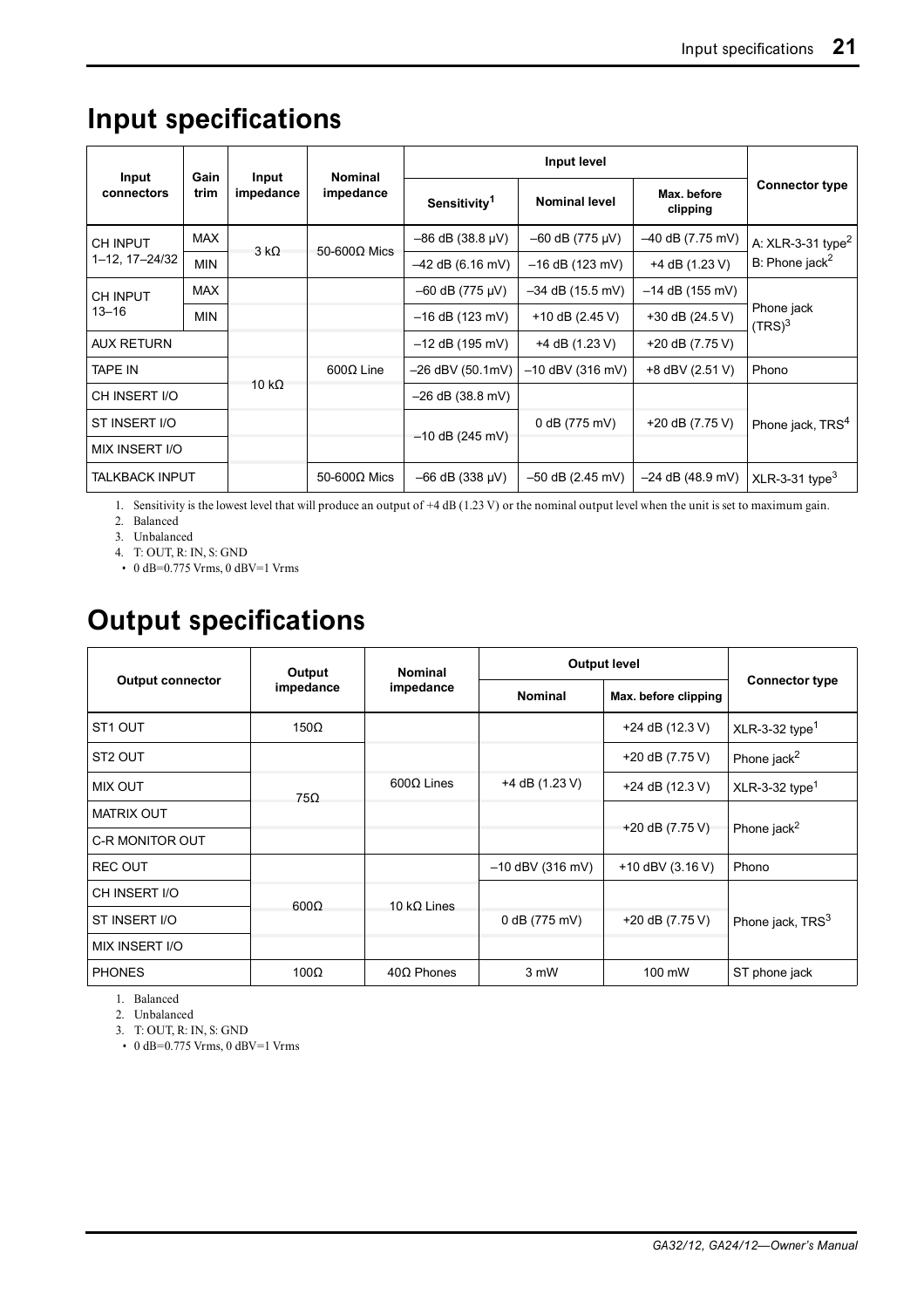# **Dimensions**

GA32/12 500 186 180 500 500 500 500 ₩ W: 1372

GA24/12







Unit: mm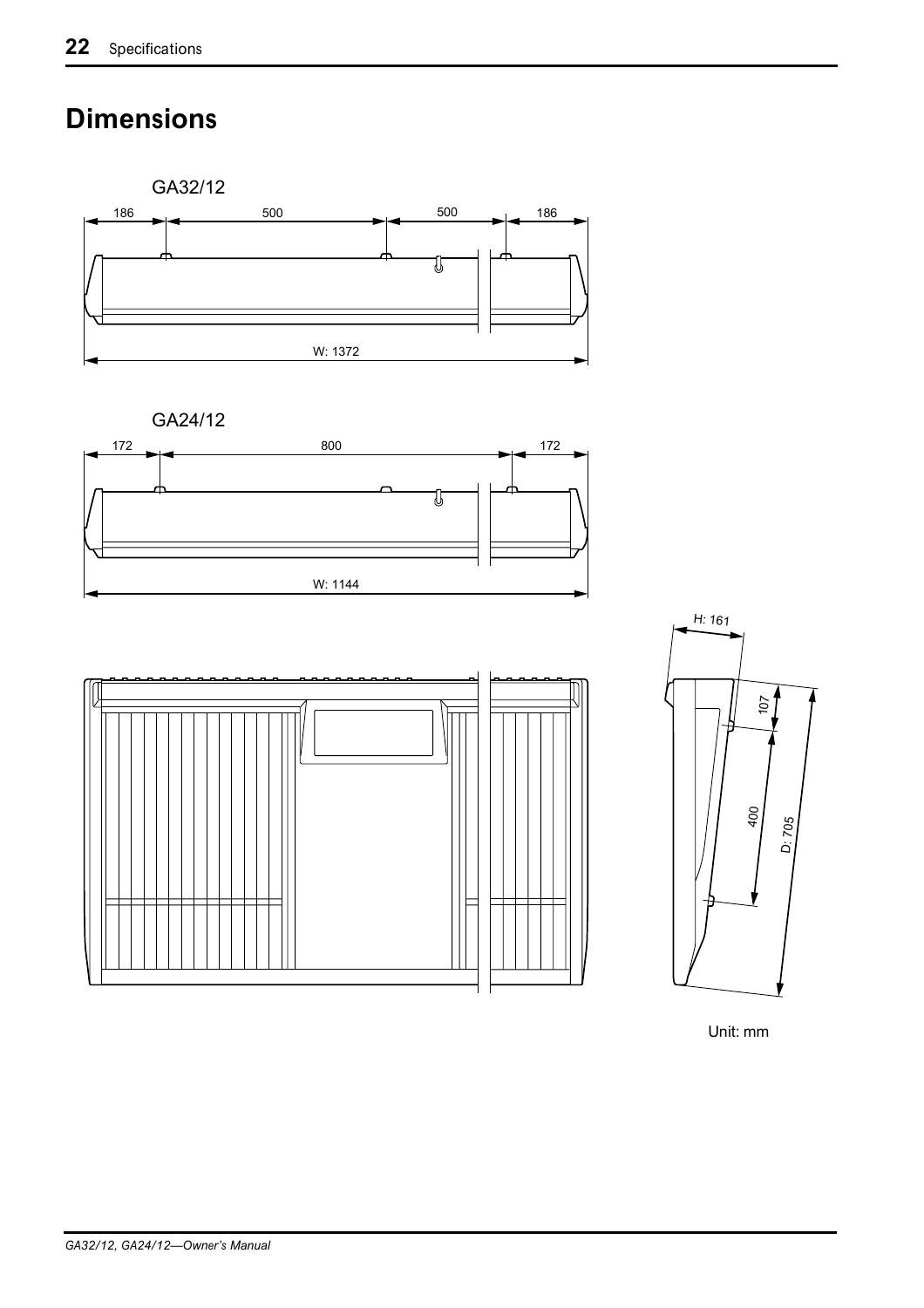# **Block and Level diagram**